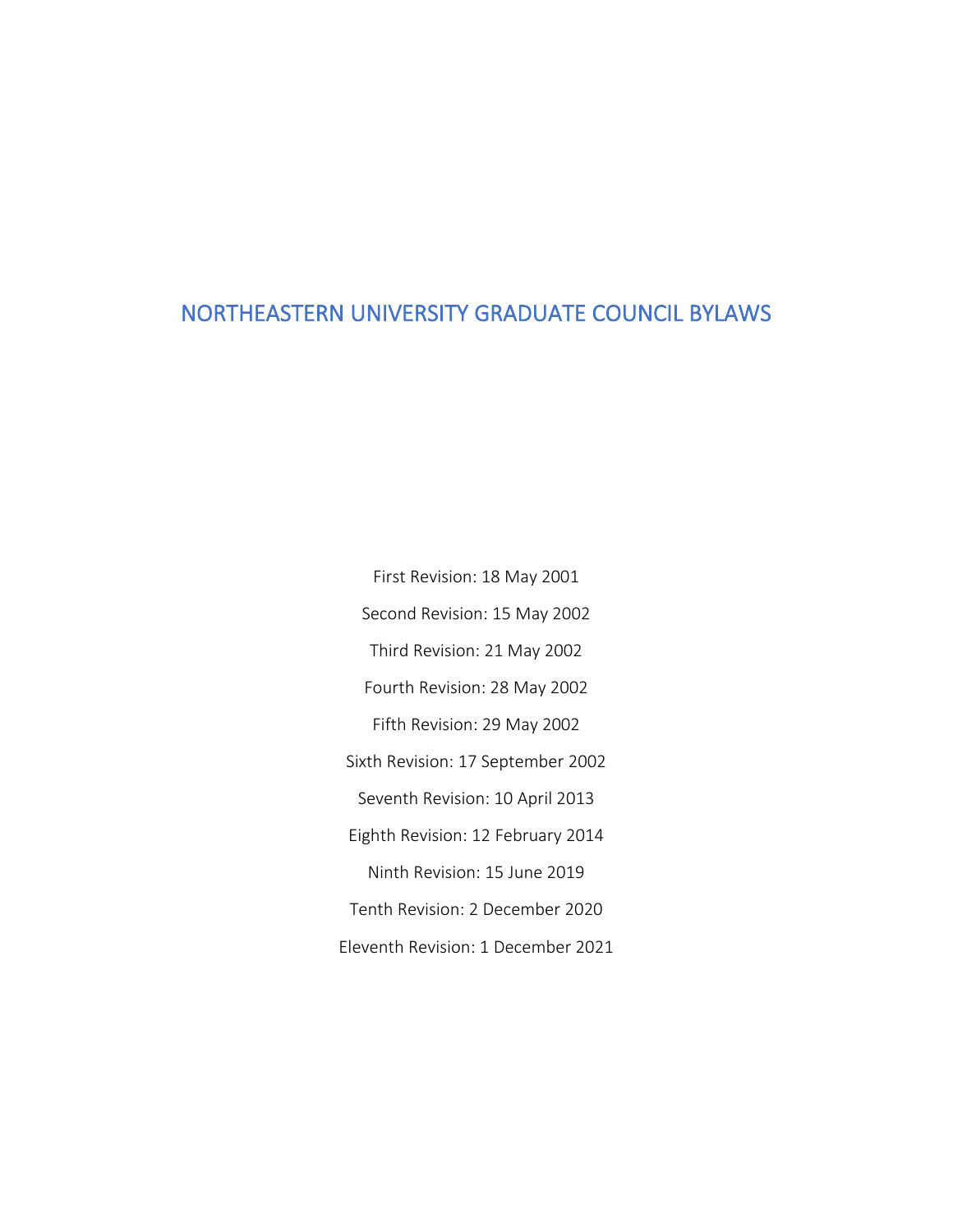# **CONTENTS**

| I.   |    |  |
|------|----|--|
| А.   |    |  |
| Β.   |    |  |
| C.   |    |  |
| Ш.   |    |  |
| А.   |    |  |
| Β.   |    |  |
|      | 1. |  |
|      | 2. |  |
|      | 3. |  |
|      | 4. |  |
| III. |    |  |
| А.   |    |  |
|      | 1. |  |
|      | 2. |  |
| Β.   |    |  |
|      | 1. |  |
|      | 2. |  |
|      | 3. |  |
| IV.  |    |  |
| А.   |    |  |
|      | 1. |  |
|      | 2. |  |
|      | 3. |  |
|      | 4. |  |
| Β.   |    |  |
|      | 1. |  |
|      | 2. |  |
|      | 3. |  |
|      |    |  |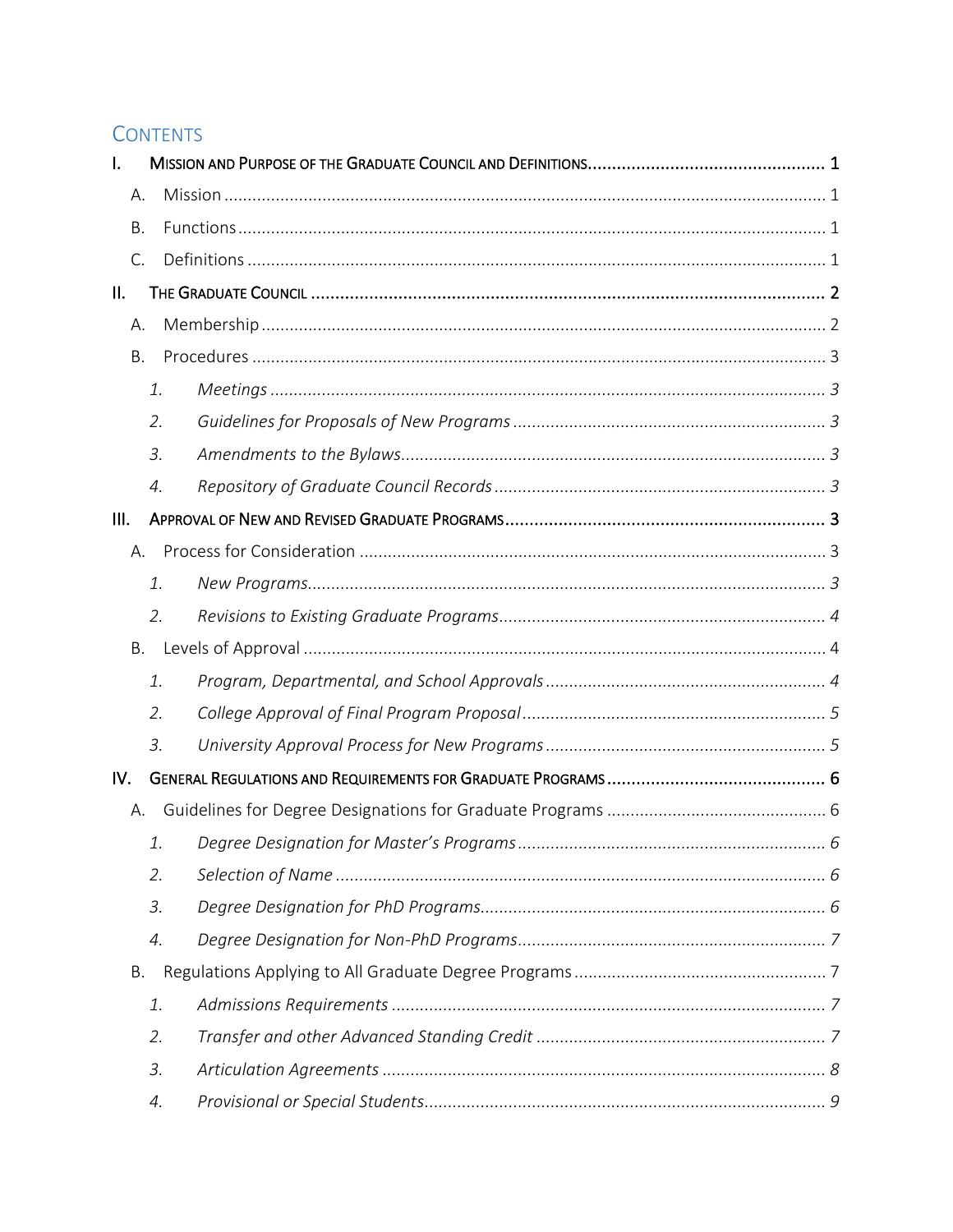| 5.                                                                                            |                                                                                    |  |  |  |  |  |  |
|-----------------------------------------------------------------------------------------------|------------------------------------------------------------------------------------|--|--|--|--|--|--|
| 6.                                                                                            |                                                                                    |  |  |  |  |  |  |
| 7.                                                                                            |                                                                                    |  |  |  |  |  |  |
| 8.                                                                                            |                                                                                    |  |  |  |  |  |  |
| 9.                                                                                            |                                                                                    |  |  |  |  |  |  |
| 10.                                                                                           |                                                                                    |  |  |  |  |  |  |
| C.                                                                                            | General Regulations and Requirements for Graduate Certificate Programs  10         |  |  |  |  |  |  |
| 1.                                                                                            |                                                                                    |  |  |  |  |  |  |
| 2.                                                                                            |                                                                                    |  |  |  |  |  |  |
| D.                                                                                            | General Regulations and Requirements for Master's Degree Programs 11               |  |  |  |  |  |  |
| 1.                                                                                            |                                                                                    |  |  |  |  |  |  |
| 2.                                                                                            |                                                                                    |  |  |  |  |  |  |
| 3.                                                                                            |                                                                                    |  |  |  |  |  |  |
| $\mathcal{A}$ .                                                                               |                                                                                    |  |  |  |  |  |  |
| Ε.                                                                                            | General Regulations and Requirements for PlusOne Degree Combinations  12           |  |  |  |  |  |  |
| 1.                                                                                            |                                                                                    |  |  |  |  |  |  |
| 2.                                                                                            | Use of Master's-Level Credits Earned While in Undergraduate Status  12             |  |  |  |  |  |  |
| F.                                                                                            | General Regulations and Requirements for Professional Doctorate Degree Programs 12 |  |  |  |  |  |  |
| 1.                                                                                            |                                                                                    |  |  |  |  |  |  |
| 2.                                                                                            |                                                                                    |  |  |  |  |  |  |
| 3.                                                                                            |                                                                                    |  |  |  |  |  |  |
| 4.                                                                                            |                                                                                    |  |  |  |  |  |  |
| 5.                                                                                            |                                                                                    |  |  |  |  |  |  |
| 6.                                                                                            |                                                                                    |  |  |  |  |  |  |
| 7.                                                                                            |                                                                                    |  |  |  |  |  |  |
| 8.                                                                                            |                                                                                    |  |  |  |  |  |  |
| 9.                                                                                            |                                                                                    |  |  |  |  |  |  |
| 10.                                                                                           | Time Limitation for Achieving Candidacy and Degree Completion 14                   |  |  |  |  |  |  |
| 11.                                                                                           |                                                                                    |  |  |  |  |  |  |
| General Regulations and Requirements for the Certificate of Advanced Graduate Study. 15<br>G. |                                                                                    |  |  |  |  |  |  |
| 1.                                                                                            |                                                                                    |  |  |  |  |  |  |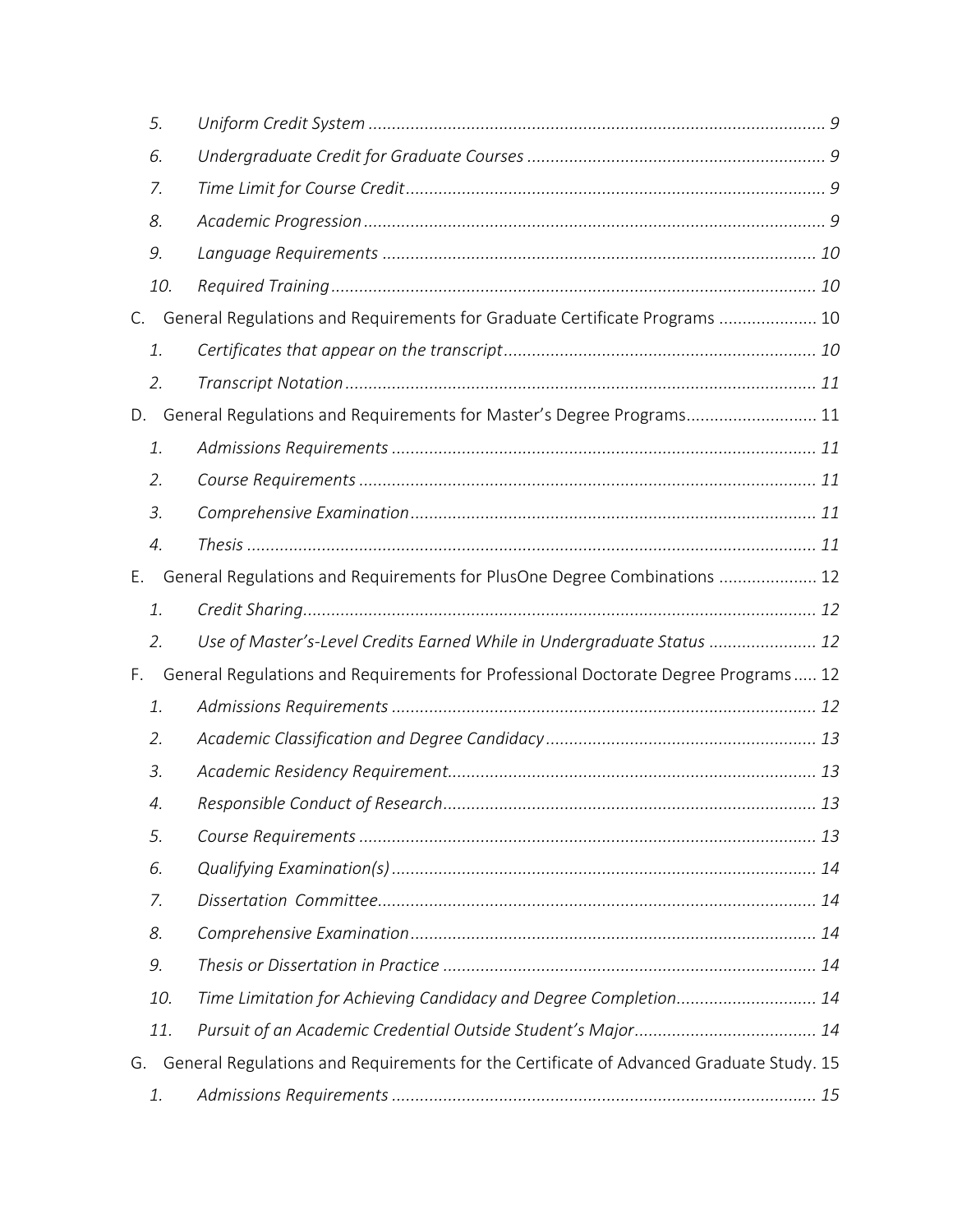|    | 2.               |     |                                                                                 |  |
|----|------------------|-----|---------------------------------------------------------------------------------|--|
|    | $H_{\star}$      |     | General Regulations and Requirements for the Doctor of Philosophy (PhD) 15      |  |
|    | 1.               |     |                                                                                 |  |
|    | 2.               |     |                                                                                 |  |
|    | 3.               |     |                                                                                 |  |
|    | $\overline{4}$ . |     |                                                                                 |  |
|    | 5.               |     |                                                                                 |  |
|    | 6.               |     |                                                                                 |  |
|    | 7.               |     |                                                                                 |  |
|    | 8.               |     |                                                                                 |  |
|    | 9.               |     |                                                                                 |  |
|    |                  | 10. |                                                                                 |  |
|    |                  | 11. |                                                                                 |  |
|    |                  | 12. |                                                                                 |  |
|    |                  | 13. | Time Limitation for Achieving Candidacy and Degree Completion 18                |  |
|    |                  | 14. |                                                                                 |  |
| I. |                  |     | General Regulations and Requirements for Interdisciplinary Graduate Degrees  18 |  |
|    | 1.               |     |                                                                                 |  |
|    | 2.               |     |                                                                                 |  |
| V. |                  |     |                                                                                 |  |
|    | А.               |     |                                                                                 |  |
|    | <b>B.</b>        |     |                                                                                 |  |
|    | C.               |     |                                                                                 |  |
|    | D.               |     |                                                                                 |  |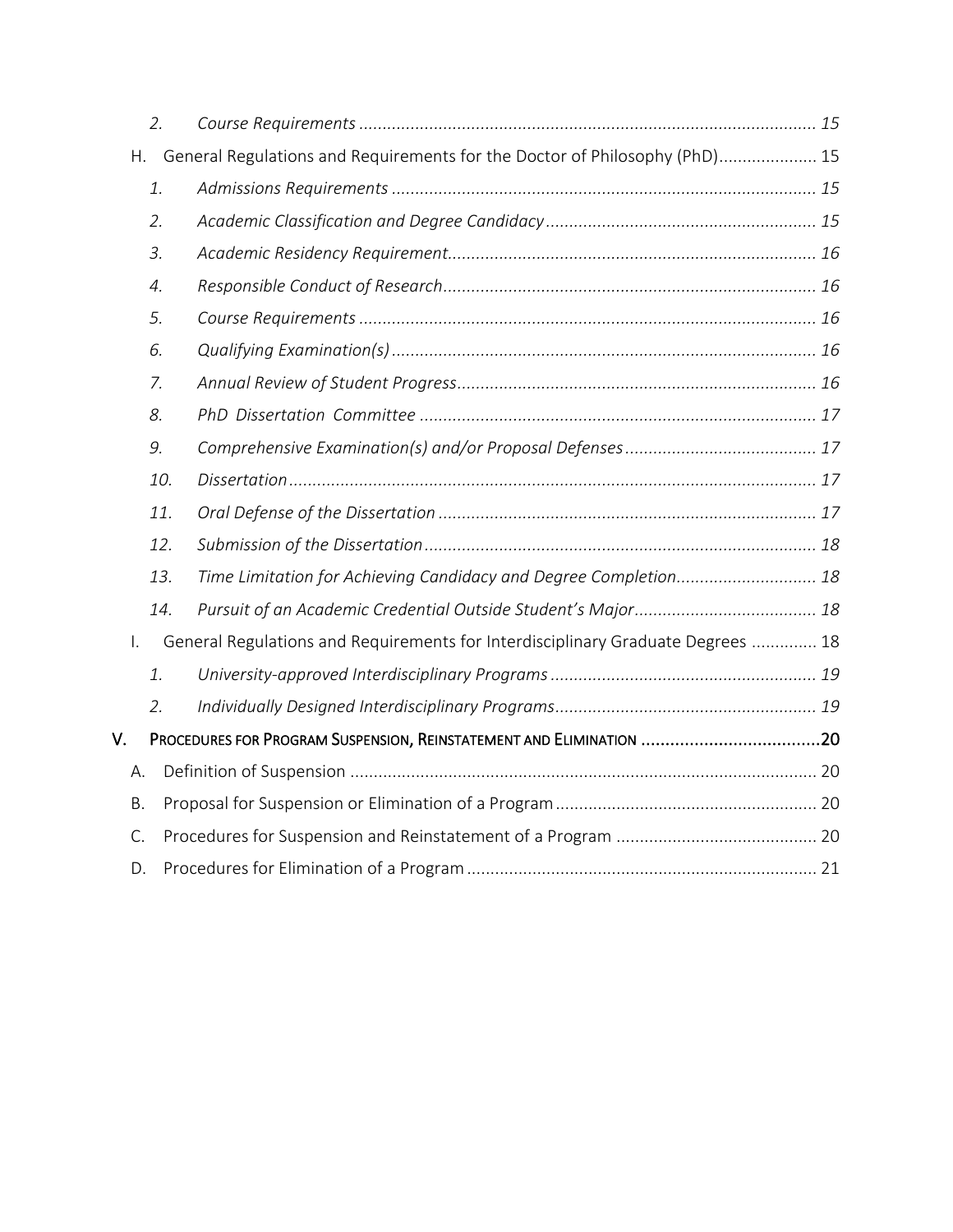# <span id="page-4-0"></span>I. MISSION AND PURPOSE OF THE GRADUATE COUNCIL AND DEFINITIONS

## <span id="page-4-1"></span>A. Mission

*The mission of the Graduate Council is to ensure the quality of Northeastern's graduate degree programs.*

*The Graduate Council, in its bylaws, establishes guidelines for the standards of new programs and expectations of existing ones.*

## <span id="page-4-2"></span>B. Functions

The University Graduate Council is a sub-committee of the Faculty Senate that makes recommendations regarding the adoption of general academic policies and regulations with respect to the creation and governance of graduate programs. Specifically, the Council:

- 1. reviews and recommends for adoption general academic policies and regulations for the creation and governance of graduate programs at Northeastern University;
- 2. reviews proposals for graduate curriculum changes and makes recommendations regarding the proposals' adoption to the Faculty Senate. Such proposals can include, but are not limited to, any of the following items:
	- a. create, change, or delete courses, curricula, degree programs
	- b. eliminate overlapping courses
	- c. create, change, or delete interdisciplinary programs, and certificates
- 3. serves as a forum to address concerns that may arise involving courses or programs offered or proposed.

# <span id="page-4-3"></span>C. Definitions

In this document:

"College" refers to the College of Arts, Media and Design; the Bouvé College of Health Sciences; the D'Amore-McKim School of Business; the Khoury College of Computer Sciences; the College of Engineering; the College of Professional Studies; the College of Science; the College of Social Sciences and Humanities; and the School of Law.

"Graduate Office" refers to the designated graduate administration office in the College (as defined above).

"Graduate program" refers to all post-baccalaureate degree, non-degree and certificate programs and packages of courses offered for graduate credit. Graduate programs shall not include programs or courses that are offered by the School of Law in support of the J.D. or LL.M. degree.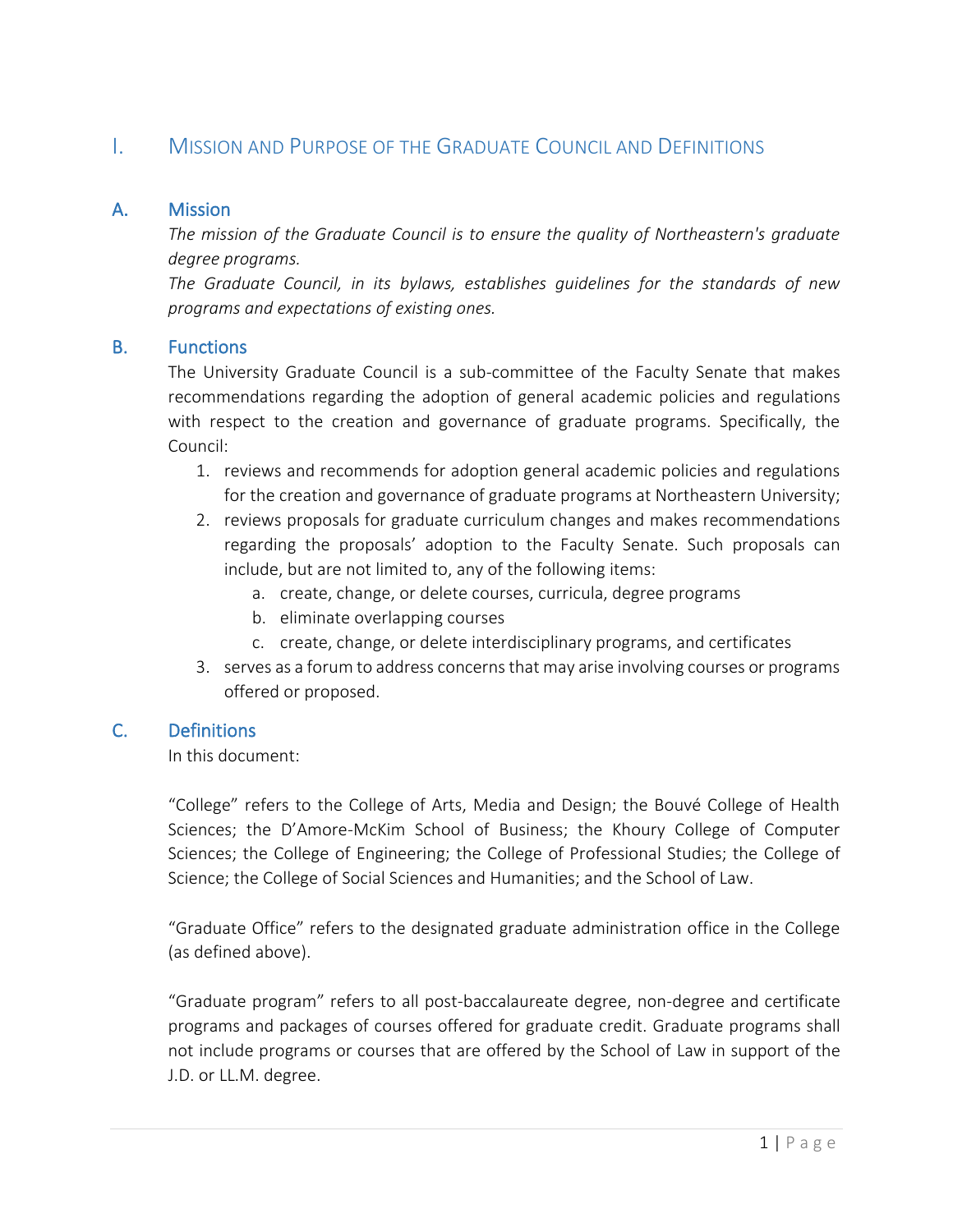"PlusOne program" refers to any program in which students accelerate the attainment of the post-baccalaureate degree by applying graduate credits taken as an undergraduate toward both the undergraduate and graduate degrees.

"Advanced standing credit" refers to credit awarded at the time of admission for prior learning that meets some portion of the content required by the program into which the student is admitted, but which is not transfer credit.

"Transfer credit" refers to graduate level credit award at the time of admission based on course equivalency under guidelines in these bylaws.

# <span id="page-5-0"></span>II. THE GRADUATE COUNCIL

# <span id="page-5-1"></span>A. Membership

The Graduate Council will consist of two representatives from each College: a faculty representative and the Associate Dean responsible for graduate studies. Representatives from the Registrar's Office and the Library shall serve as non-voting members.

- 1. The faculty representative will be a full-time, benefits-eligible faculty member at the University. They will be elected by the faculty of the respective College under the auspices of the Faculty Senate. To be eligible to serve in this capacity, the faculty member will be actively engaged in graduate teaching and research.
- 2. The term of service for the faculty representative is three years. To ensure continuity, three members of the Council are replaced each academic year. Members are eligible to be re-elected for one additional, consecutive term of service.
- 3. The Provost or their designee will be an ex-officio member and will chair the Graduate Council. The Chair will be a non- voting member of the Graduate Council, except in those instances when their vote is required to break a tie. Other ex-officio, non-voting members (e.g., representatives of Registrar's Office, Library, PhD Network) may be included at the discretion of the chair. For a meeting occurrence when the Chair cannot be present, they may appoint an acting chair to preside over that meeting. This shall be recorded in the minutes of that meeting.
- 4. The Chair will appoint a Secretary of the Graduate Council who will record the minutes and correspond with Council members under the Chair's direction. The "Secretary" is not a member of the Council and need not be a faculty member.

Maintaining the membership roster and ensuring that vacancies in the Graduate Council are filled in a timely manner is the responsibility of the Senate Agenda Committee (SAC). During the spring semester of each year the SAC must inform each college of any expiring appointments and ensure that a replacement is chosen in a timely manner.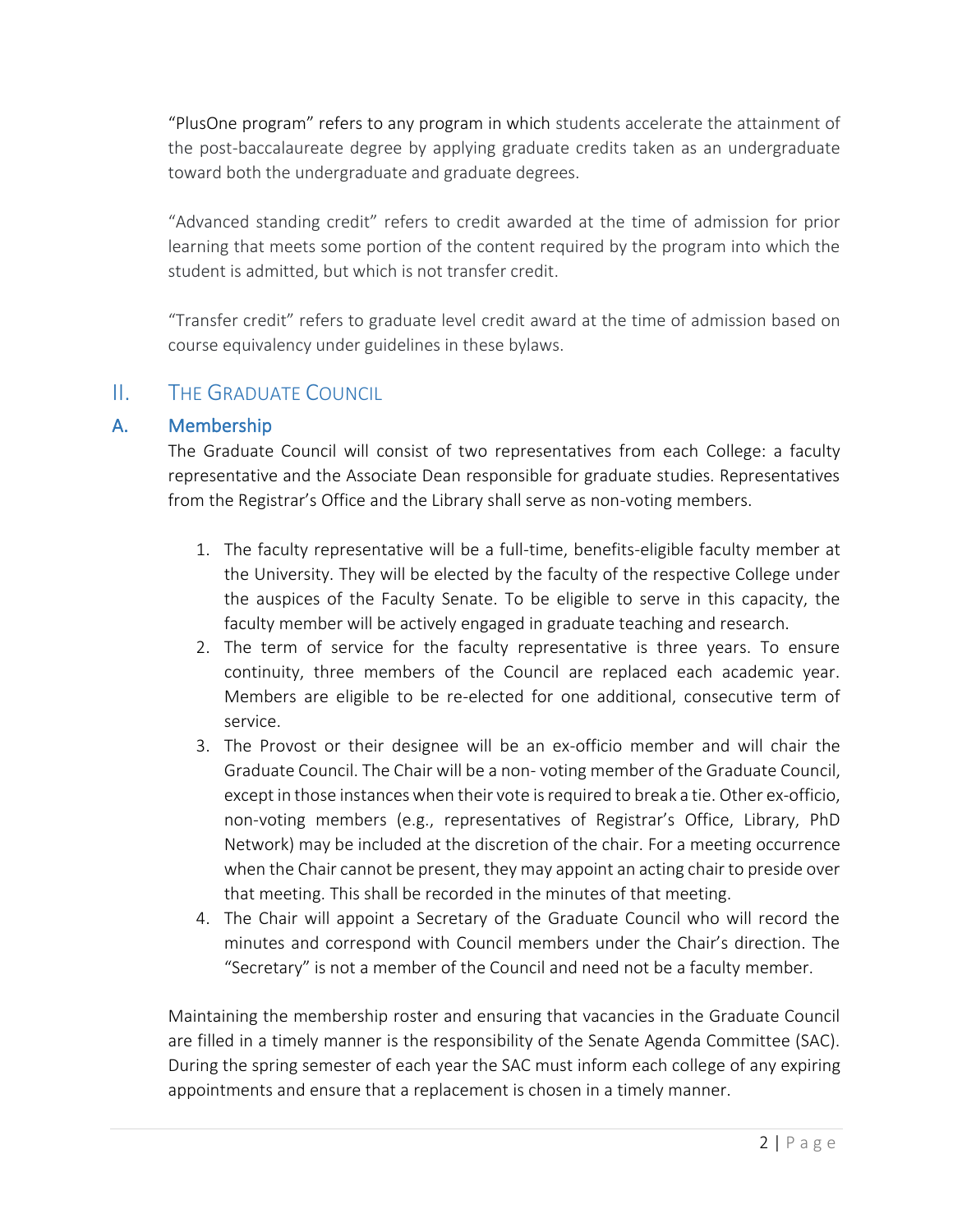# <span id="page-6-1"></span><span id="page-6-0"></span>B. Procedures

## 1. Meetings

At a minimum, the Graduate Council will meet once per month during the academic year, with additional meetings scheduled as needed. Prior to the start of the academic year, the Chair of the Graduate Council will distribute to all Colleges a list of dates when the Council will meet so that matters coming to the Council can be planned accordingly.

Additional meetings of the Council may also be called at the request of any three members of the Graduate Council. This request is to be addressed to the Chair.

Academic certificate and degree proposals shall be circulated to the Deans, the Associate Deans for Graduate Studies and the members of the Graduate Council at least ten (10) business days prior to the Council meeting at which the proposal will be discussed.

The agenda for each meeting of the Council shall be distributed to Council members and Associate Deans responsible for graduate affairs at least 3 days prior to the meeting.

A quorum will consist of two-thirds (12) of the voting members. Meetings will be conducted in accordance with Robert's Rules of Order.

#### <span id="page-6-2"></span>2. Guidelines for Proposals of New Programs

The Graduate Council will establish guidelines for program proposals.

## <span id="page-6-3"></span>3. Amendments to the Bylaws

Amendments to the Graduate Council Bylaws will be circulated at least ten (10) business days before the meeting of the Graduate Council for comment. Amendments to the bylaws are subsequently sent to the Faculty Senate for review and approval.

## <span id="page-6-4"></span>4. Repository of Graduate Council Records

The Graduate Council will maintain a repository of agendas, proposals, and resulting minutes, including a record of votes and other important archival information on the Graduate Council's activity. This repository will provide a permanent record of the business of the Graduate Council, and it will be maintained by the Office of the Provost.

# <span id="page-6-5"></span>III. APPROVAL OF NEW AND REVISED GRADUATE PROGRAMS

## <span id="page-6-7"></span><span id="page-6-6"></span>A. Process for Consideration

## 1. New Programs

The process for proposing and approving new graduate programs at Northeastern University is outlined in the New Degree Program Proposal Guidelines document, which is available on the Registrar's website. Permission to proceed with a new graduate program proposal must first be granted by the relevant College Dean and secondly by the Provost.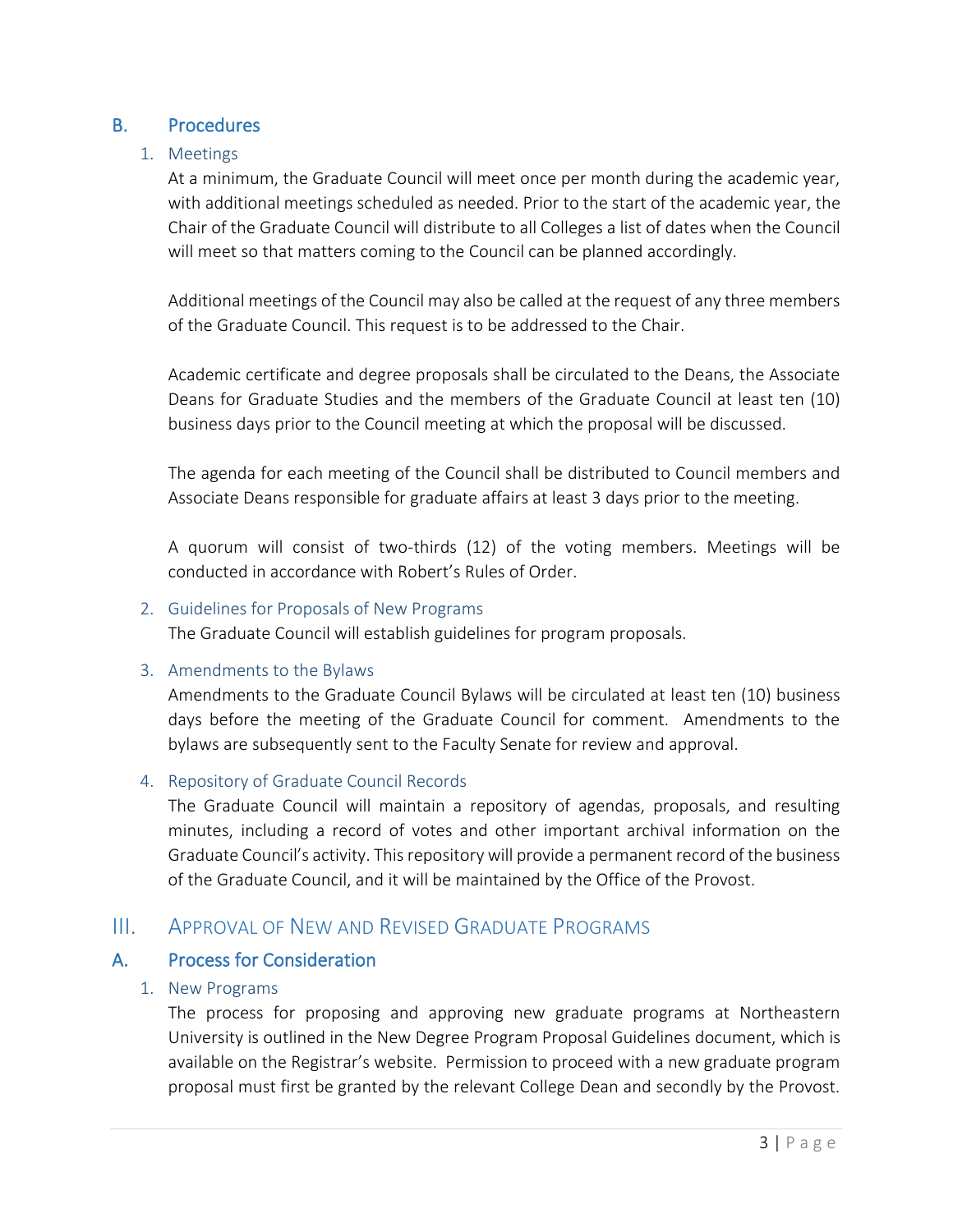In the case of university-wide academic programs, proposals may be initiated at the Provost's Office level. After these two approvals have been granted, preparation of a full proposal for a new graduate program may commence.

Proposals for new PhD and non-research doctorate programs must identify an alternative academic credential that may be considered for conferral in those cases when the requirements for the PhD degree are not fulfilled, if such an alternative is appropriate.

## <span id="page-7-0"></span>2. Revisions to Existing Graduate Programs

For proposals that involve changes to existing programs, including but not limited to name changes, curricular modifications, credit requirements and other substantive changes, the Graduate Council will consider such changes as follows:

The Graduate Council will consider and vote on all program name changes and significant curricular modifications. Significant curricular modifications include: changes to the core requirements of the degree program; the addition or removal of courses that are reflected in transcriptable credentials (e.g., major, minor or concentration); the addition or removal of courses outside the program's home college from program core requirements or elective lists; and changes to the number of credits required to complete the degree.

The Graduate Council will be informed of any significant changes to elective lists that do not involve courses from outside the program's home college, or changes to nontranscriptable credentials within a graduate program (e.g., specializations). These actions will be included as administrative items on the Graduate Council agenda.

The Graduate Council will consider new courses and substantive changes to individual courses brought forward through the curriculum workflow system (Courseleaf or successor system) and placed into either a consent or extracted for regular agenda deliberation.

Revisions not explicitly covered by III.A.2 shall be considered on a case-by-case basis at the discretion of the Provost or their designee.

# <span id="page-7-2"></span><span id="page-7-1"></span>B. Levels of Approval

## 1. Program, Departmental, and School Approvals

The approval process at the program, department and School levels, as appropriate and specified in Section III.A, is specific to those respective units, but must include a positive vote of the faculty at one or more of these levels in order for the proposal to be forwarded to the college level. In the case of university-wide academic programs, proposals may start the approval process at the Graduate Council. At all stages of approval, the vote count and date of the vote(s) shall be recorded in Courseleaf (or successor system).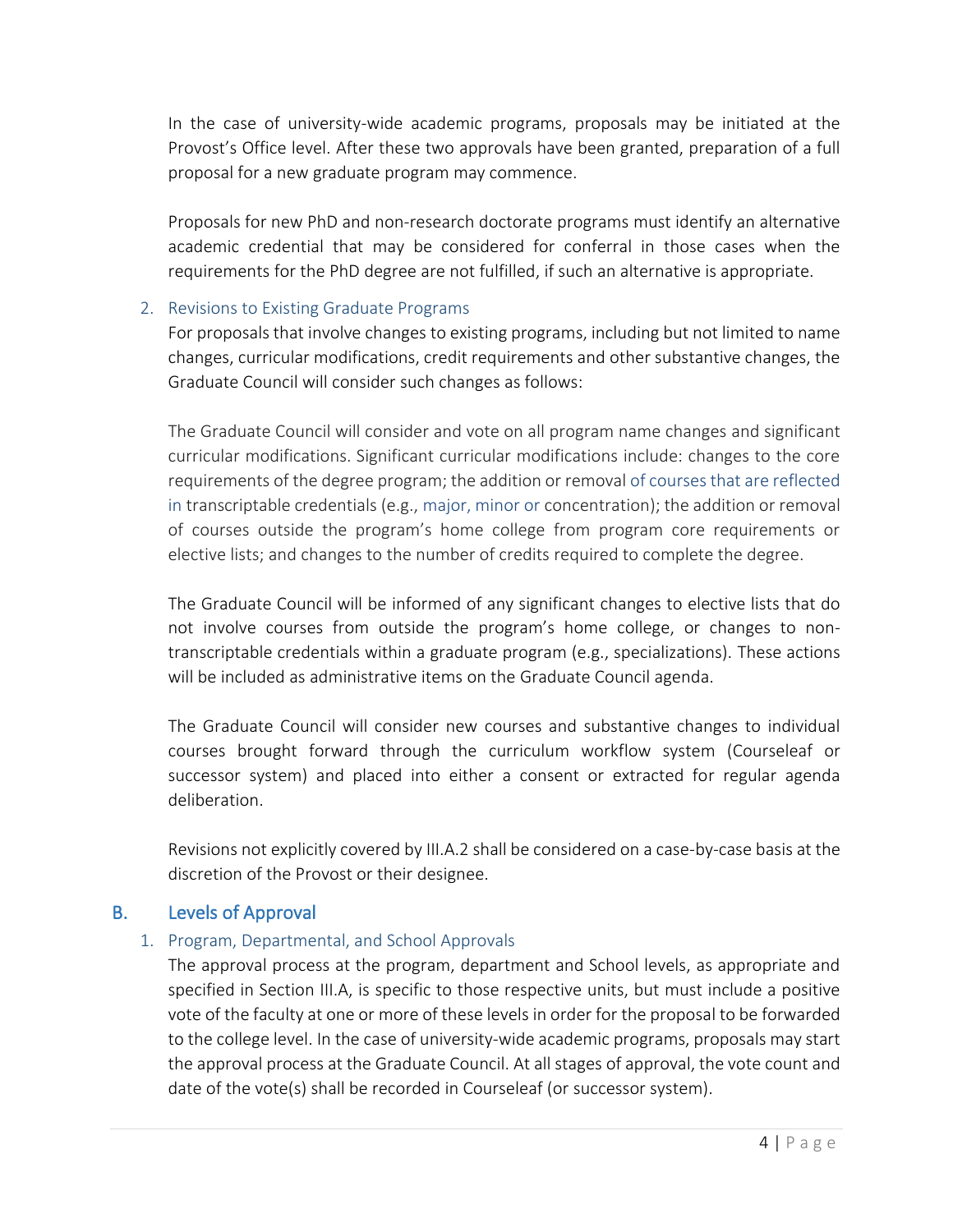## <span id="page-8-0"></span>2. College Approval of Final Program Proposal

College approval of the final proposal to establish a new graduate program is required using a college faculty-approved process. Section V provides further guidance for approval of interdisciplinary programs. During the regular academic year, approval or denial of a proposal at any level of college consideration, with a brief justification, should be issued to the unit that generated the proposal within forty-five calendar days of submission of the proposal.

The College Dean or Graduate Associate Dean is responsible for transmitting the collegeapproved proposal to the Provost's Office. If overlap with one or more colleges is anticipated, the deans should discuss at this time so that any objections are heard and possibly remediated before submission. The Provost should be made aware of these discussions.

## <span id="page-8-1"></span>3. University Approval Process for New Programs

The department chair and the graduate coordinator (depending on the program unit structure) of the proposing unit shall present the program on behalf of the unit(s) at the Graduate Council meeting in which the proposal is considered. The College-approved proposal is reviewed and voted upon by the Graduate Council and reviewed by the Provost's Office. Provided that the vote of the Graduate Council is positive and the Provost's Office approves the proposal, it is then forwarded to the Faculty Senate with a recommendation.

At each stage of the approval process, the record of the actions at all previous stages, including the votes, shall accompany the proposal. It is the responsibility of the Associate Dean for Graduate Education or unit proposing the new degree to monitor the progress of the proposal.

Before the proposal is sent to the Senate, the chair of the Graduate Council will consult with the Provost and relevant Dean(s) regarding the proposal and finalize any remaining details. This review should take place within 10 calendar days of the proposal having been reviewed and voted upon by the Graduate Council. If the Provost approves the program proposal in its final form it is forwarded to the Faculty Senate for review and recommendation.

The new program proposal is reviewed by and voted upon by the Faculty Senate, and if approved, forwarded to the Provost for consideration and, upon approval, to the Board of Trustees for consideration and vote.

A negative decision at any stage of review precludes the program proposal from further consideration.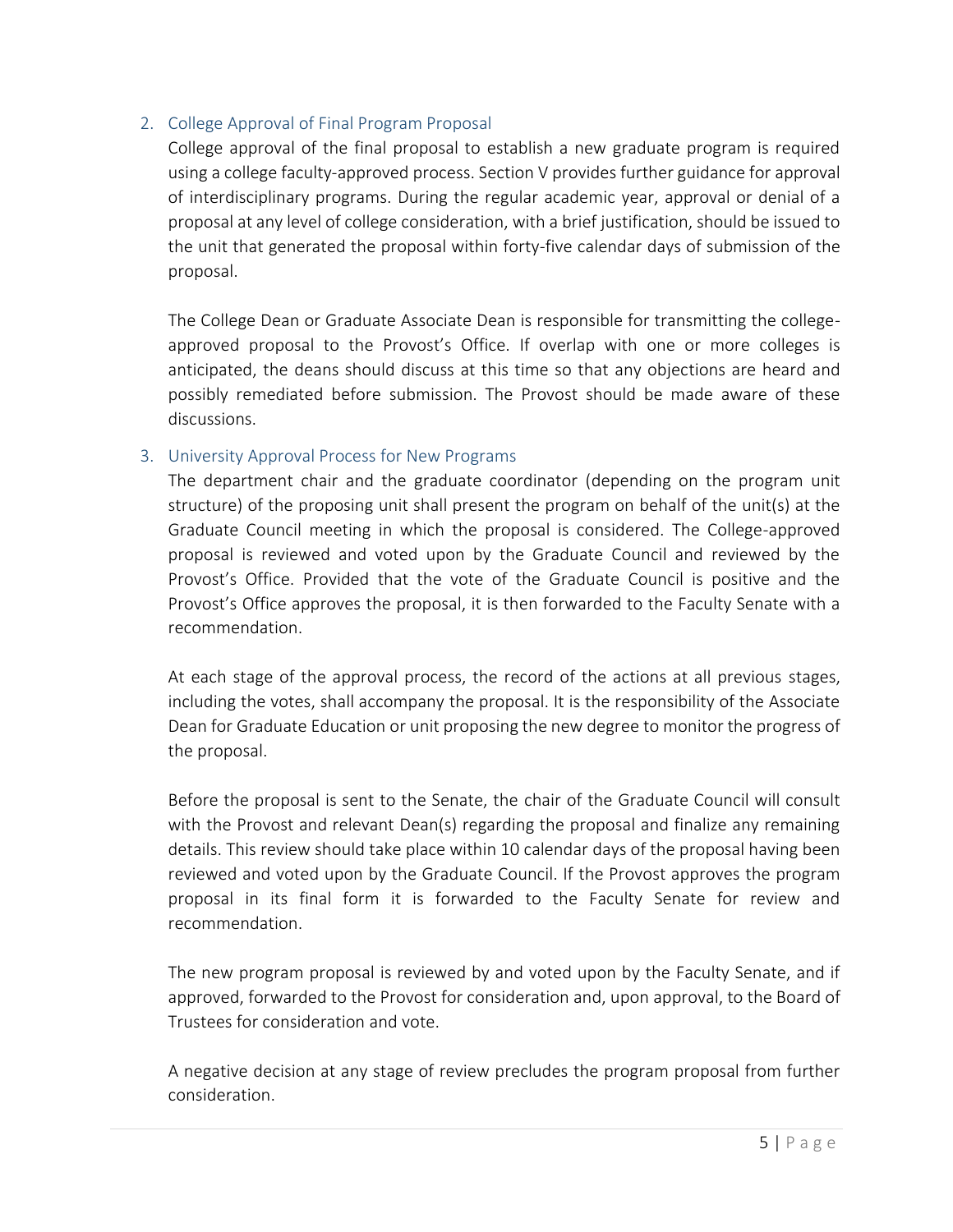# <span id="page-9-0"></span>IV. GENERAL REGULATIONS AND REQUIREMENTS FOR GRADUATE PROGRAMS

Part IV describes regulations and requirements for all graduate degree and non-degree programs. Additional regulations and requirements may be found in the University Graduate Catalog. Program-specific policies that are not addressed by the Graduate Council bylaws must be made available, in writing, to students in the program.

## <span id="page-9-1"></span>A. Guidelines for Degree Designations for Graduate Programs

Degree designations should follow discipline-normed standards, as well as higher education standard conventions. Any deviation from these guidelines should be justified in the program proposal.

#### <span id="page-9-2"></span>1. Degree Designation for Master's Programs

There are a number of naming conventions for master's programs. In the case of Master of Arts and Master of Science, these degrees may or may not be designated (e.g., Master of Science in Chemical Engineering is a designated degree). The names(s) should follow established practice in the academic and professional area to be served, including consideration for accreditation and credentialing.

#### <span id="page-9-3"></span>2. Selection of Name

The norms will be adhered to in the naming of degree programs:

- a. If the degree program is in the sciences or engineering, then the name of the degree programs should be Master of Science.
- b. If the degree program is in the arts or humanities, then the name of the degree program should be Master of Arts.
- c. If the degree program is practice-oriented, either with no explicit scientific methodology, or with a method that is derived from practice rather than taught as preparation for practice and/or focuses upon a particular professional area, then it should be considered a professional program. This type of program is similar in all other respects to an MA or MS except for the professional orientation noted above: e.g., Master of Professional Studies, Master of Business Administration, Master of Laws, Master of Legal Studies.
- d. If the degree program is in the social sciences and requires a scientific methodology, where this qualification is taken to mean the knowledge and rigorous application of the principles of orderly investigation to the phenomena of nature and human experience, then the name of the degree program should be Master of Science or Master of Arts, depending on the norms in the discipline.

## <span id="page-9-4"></span>3. Degree Designation for PhD Programs

The Graduate Council sets forth the criteria a program must meet to qualify as a doctoral program. These guidelines address the choice between names for a research doctoral program. Broadly, the choice is between the Doctor of Philosophy (PhD) and more specified doctoral degrees, e.g. Doctor of Science (ScD).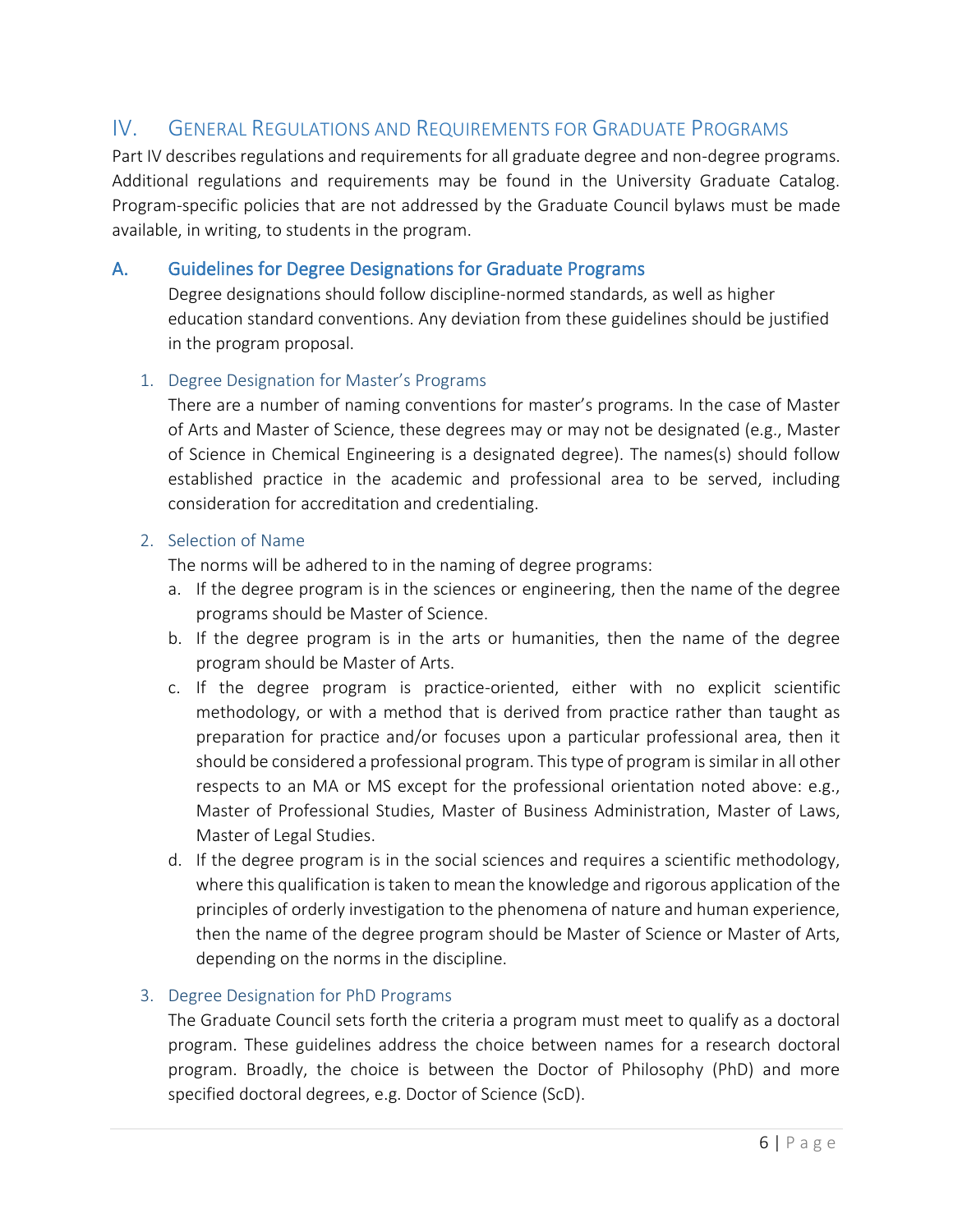As with the decision regarding designated versus undesignated master's degrees, accepted practice and professional recognition and credentialing must be strong considerations in the choice. To offer a PhD degree, a program must be primarily oriented toward research and require a dissertation.

#### <span id="page-10-0"></span>4. Degree Designation for Non-PhD Programs

Doctoral Programs which are practice- or clinically-oriented, and do not require a dissertation presenting original and independent research, are considered clinical or professional doctoral programs, and should be so designated. While fully recognized at commencement, graduates of these programs are not individually hooded at the University hooding ceremony. These degrees include, but are not limited to: Doctor of Education (EdD), Doctor of Audiology (AuD), Doctor of Physical Therapy (DPT), Doctor of Nursing Practice (DNP), and Doctor of Pharmacy (PharmD), Doctor of Law and Policy (DLP).

## <span id="page-10-1"></span>B. Regulations Applying to All Graduate Degree Programs

A copy of each graduate degree program as approved by the Board of Trustees and as officially amended is on file in the Office of the Provost. This record contains the goals, learning objectives, and all requirements for the program. All descriptions of the program in the University, college and department publications must conform to this officially approved record.

Standards of admission are specific to certificate and degree programs and are found in the graduate portion of each college's and/or offering unit's website.

## <span id="page-10-2"></span>1. Admissions Requirements

Prior to beginning a graduate program at Northeastern, students must have:

- a. received a bachelor's degree or equivalent from an accredited college or university;
- b. received a master's degree or equivalent degree from an accredited college or university; or,
- c. received a first professional or equivalent degree from an accredited college or university; or,
- d. been accepted into an approved bachelors-to-graduate-degree program at Northeastern or in conjunction with an affiliated institution.

## <span id="page-10-3"></span>2. Transfer and other Advanced Standing Credit

Transfer credits from other institutions (or other programs within the University) will only be accepted at the discretion of the student's destination academic unit and the associated College with the following constraints:

a. For graduate certificate programs, a maximum of 3 semester hours or 4 quarter hours of credit earned at another institution may be accepted towards the credential being pursued at Northeastern, provided the credits meet the above listed standards.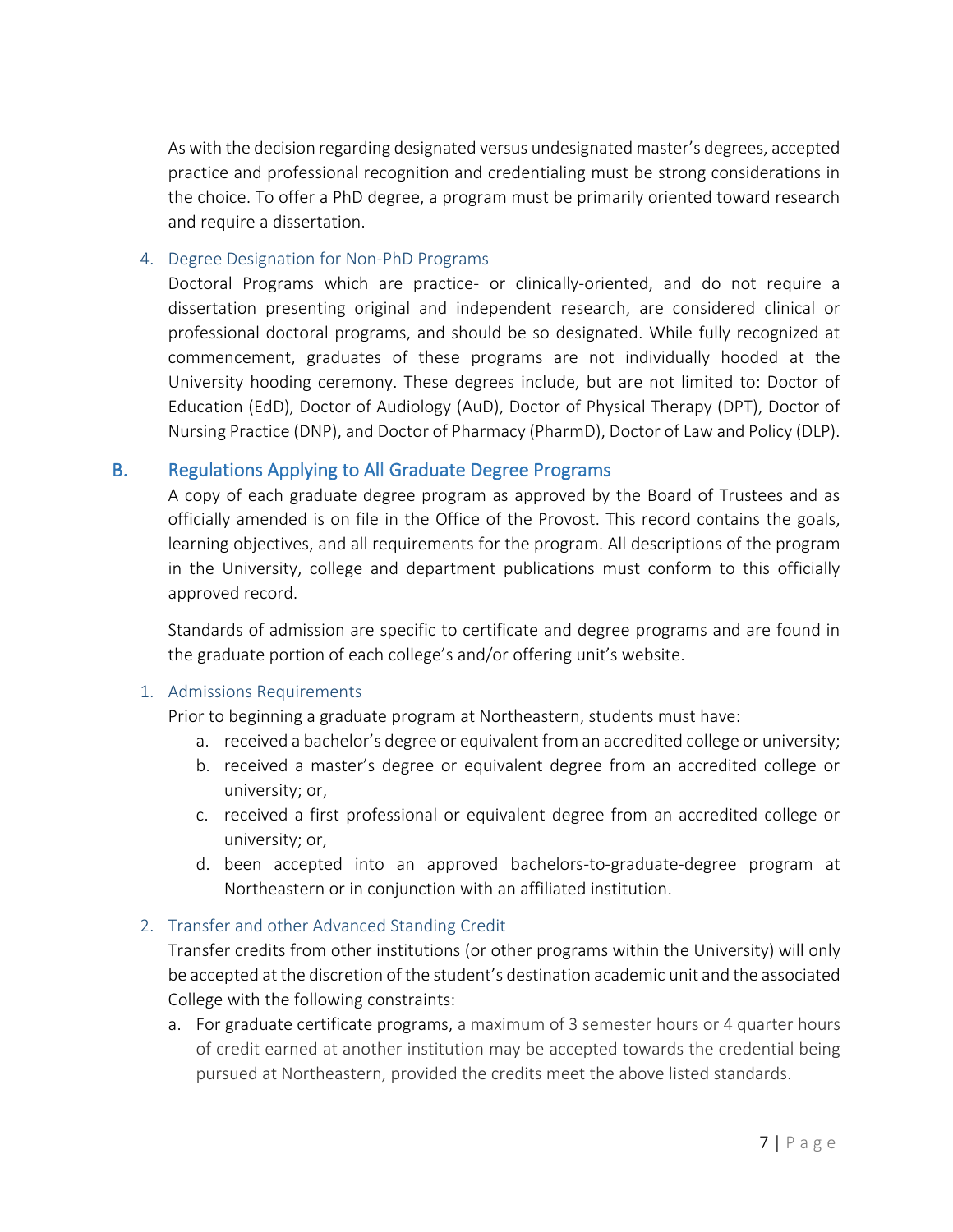- b. For master's degree programs, a maximum of 9 semester hours or 12 quarter hours of credit earned at another institution may be accepted towards the degree being pursued at Northeastern, provided the credits:
	- i. consist of work taken at the graduate level for graduate credit,
	- ii. carry grades of 3.000 or better,
	- iii. have been earned at an accredited institution,
	- iv. have not been used toward any baccalaureate or advanced degree or certificate at another institution.

Advanced standing is based on criteria established by the offering school or college and implemented in coordination with the Registrar.

The combination of advanced standing and transfer credit shall not exceed 30 percent of the credits required for the degree. Credit for prior experiential or non-collegiate sponsored learning is limited to 25 percent of the degree credits.

Graduate course credits earned at Northeastern by undergraduate students enrolled in a PlusOne program will be applied toward both the undergraduate and graduate degrees as prescribed by the graduate program in which the student is enrolled, not to exceed 16 semester hours or 21 quarter hours. Transfer credit may not be applied to graduate degrees that are completed as part of a PlusOne program.

c. For doctoral programs, a maximum of 30 percent of the total semester or quarter hours of required coursework may be granted upon the recommendation of the admitting college's graduate committee, subject to the conditions in IV.B.2.b.

Transfer credits must have been earned within five academic years of the date of matriculation in the Northeastern program to which they are to be applied.

Grades earned in courses to be applied as transfer credits are not counted as part of the overall grade point average earned at Northeastern and are posted with a grade of "T" to the transcript.

# <span id="page-11-0"></span>3. Articulation Agreements

Articulation agreements with other institutions may include specified credit-sharing arrangements. For joint accelerated Master's (so-called "PlusOne") program agreements, up to 16 semester hours or 21 quarter hours may be shared between the undergraduate and Master's degree requirements. Prior to final approval and execution, any and all articulation agreements shall be brought forward to the Graduate Council for information and discussion, and then must be approved and signed by the Provost. Approved agreements shall be included in the year-end report of Graduate Council actions submitted to the Faculty Senate.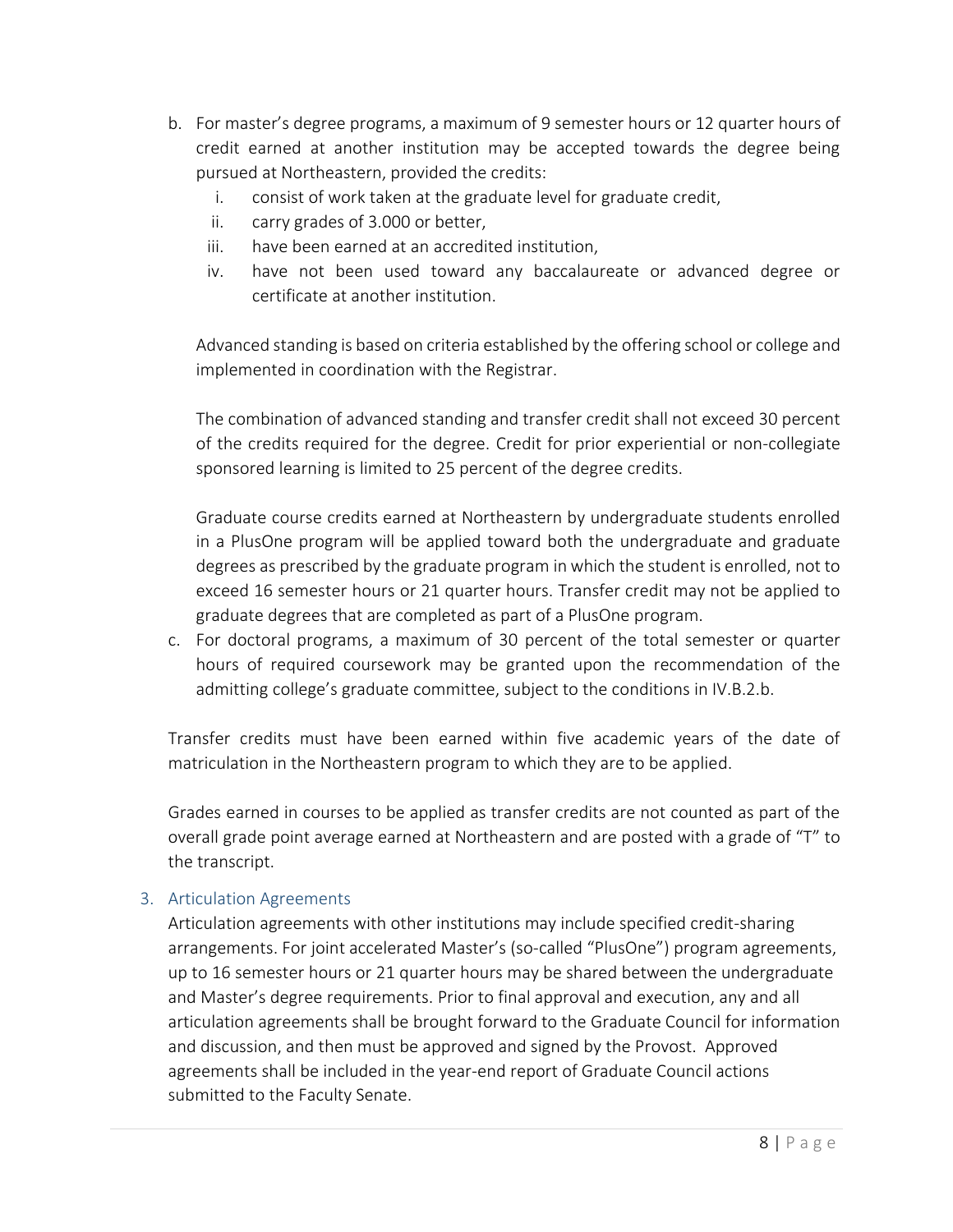#### <span id="page-12-0"></span>4. Provisional or Special Students

Some applicants may be accepted as provisional, not to exceed two terms, in order to meet specific admissions requirement(s) as specified by the graduate program. Special students are non-degree students taking courses, not to exceed 12 semester or 16 quarter hours, while not admitted to a specific program.

## <span id="page-12-1"></span>5. Uniform Credit System

One credit hour of academic credit consists of three hours of work per week throughout the term, usually one hour of class contact and two hours of outside work. When students are registered for thesis credits, directed study or internship, the appropriate number of credit hours will be determined using the same method. Programs may vary the ratio of class time to preparation time depending on the learning outcomes and accreditation standards appropriate in their field(s).

A quarter hour is evaluated as three-quarters of a semester hour.

When students are registered for thesis credits, directed study, or internship, the appropriate number of credit hours will be determined using the same method.

## <span id="page-12-2"></span>6. Undergraduate Credit for Graduate Courses

Undergraduate students who have achieved junior or senior status may enroll in graduate courses for credit toward their undergraduate degrees if they meet all prerequisites as determined by the Graduate Director and they receive permission from the instructor of the course and from the student's undergraduate academic advisor.

## <span id="page-12-3"></span>7. Time Limit for Course Credit

Course credits earned in the program of graduate study, or accepted by transfer, are valid for a maximum of seven years unless the relevant Graduate Office grants an extension.

#### <span id="page-12-4"></span>8. Academic Progression

Grades submitted to satisfy, in whole or in part, the requirements for any graduate degree or certificate of advanced study must yield a cumulative grade point average of 3.000 or higher. This requirement may be supplemented by additional restrictions established by the graduate program or the college's Graduate Office such as, but not limited to, the maximum number of individual courses with grades below 3.000 that may be obtained without being required to withdraw or a minimum grade point average in each semester.

Students falling below 3.000 will be placed on academic probation and if the student remains on academic probation for 2 terms, they may be terminated from the graduate program. A Ph.D. student will be considered to be on academic probation if their cumulative grade point average falls below 3.000 and/or if they are not making acceptable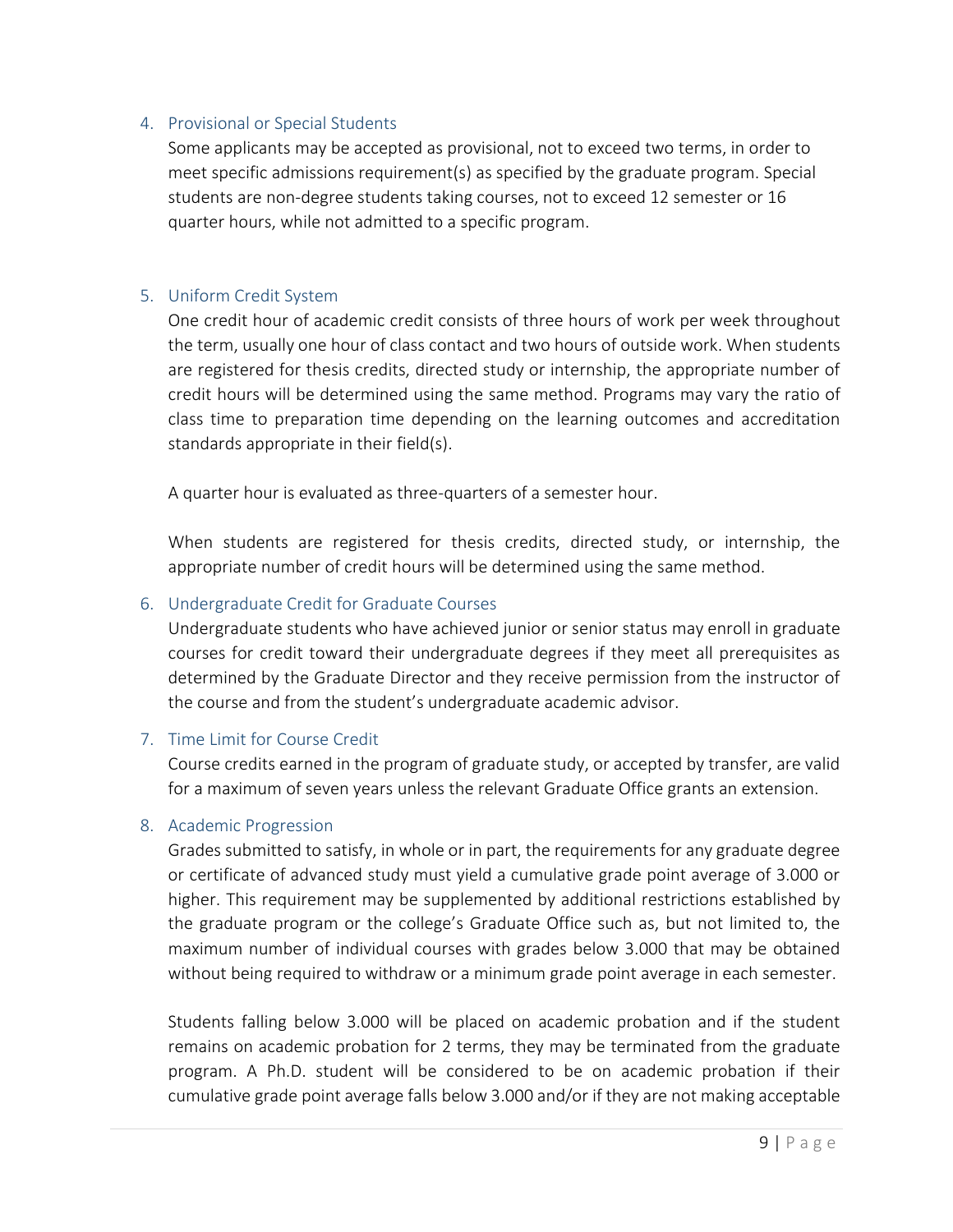research progress as defined by the college through an academic review process that occurs at least annually.

No more than two courses may be repeated to satisfy the curricular requirements for the degree. A specific course may not be repeated more than once. The last grade earned in each of these repeated courses will be counted in the calculation of the cumulative grade point average. Courses with a specified attribute of "repeatable" can be repeated up to the specified limit, and the earned grade in each occurrence of course completion will count toward the calculation of the cumulative grade point average.

Any incomplete grades must be made up within one calendar year from the term in which the student took the class that resulted in the incomplete course grade.

## <span id="page-13-0"></span>9. Language Requirements

The committee in charge of the degree program may establish a language requirement.

#### <span id="page-13-1"></span>10. Required Training

Graduate programs may require relevant training that all of the program's students must complete.

## <span id="page-13-3"></span><span id="page-13-2"></span>C. General Regulations and Requirements for Graduate Certificate Programs

#### 1. Certificates that appear on the transcript

## *a. Definition*

A graduate certificate program is a program of study requiring at least three graduate courses and not fewer than 12 semester hours or 16 quarter hours of graduate credit. Successful completion of such a certificate program will be recorded on the student's transcript. Appropriate graduate credits taken as part of a graduate certificate program may be counted towards a graduate degree, at the discretion of the graduate degree program.

## *b. Admission*

All students admitted to a certificate program must satisfy the general requirements for admission as a graduate student and the requirements for the specific certificate program.

## *c. Procedures for the Approval of New Certificate Programs*

New certificate programs are developed following the procedure outlined in the Guidelines for New Degree Programs found in the Office of the Provost website at: [https://provost.northeastern.edu/policies/.](https://provost.northeastern.edu/policies/)

If the certificate program is identified as a component of an existing master's degree, following discussion and approval by the Graduate Council, additional approval by the Faculty Senate and Board of Trustees is not required. The Provost will notify the Faculty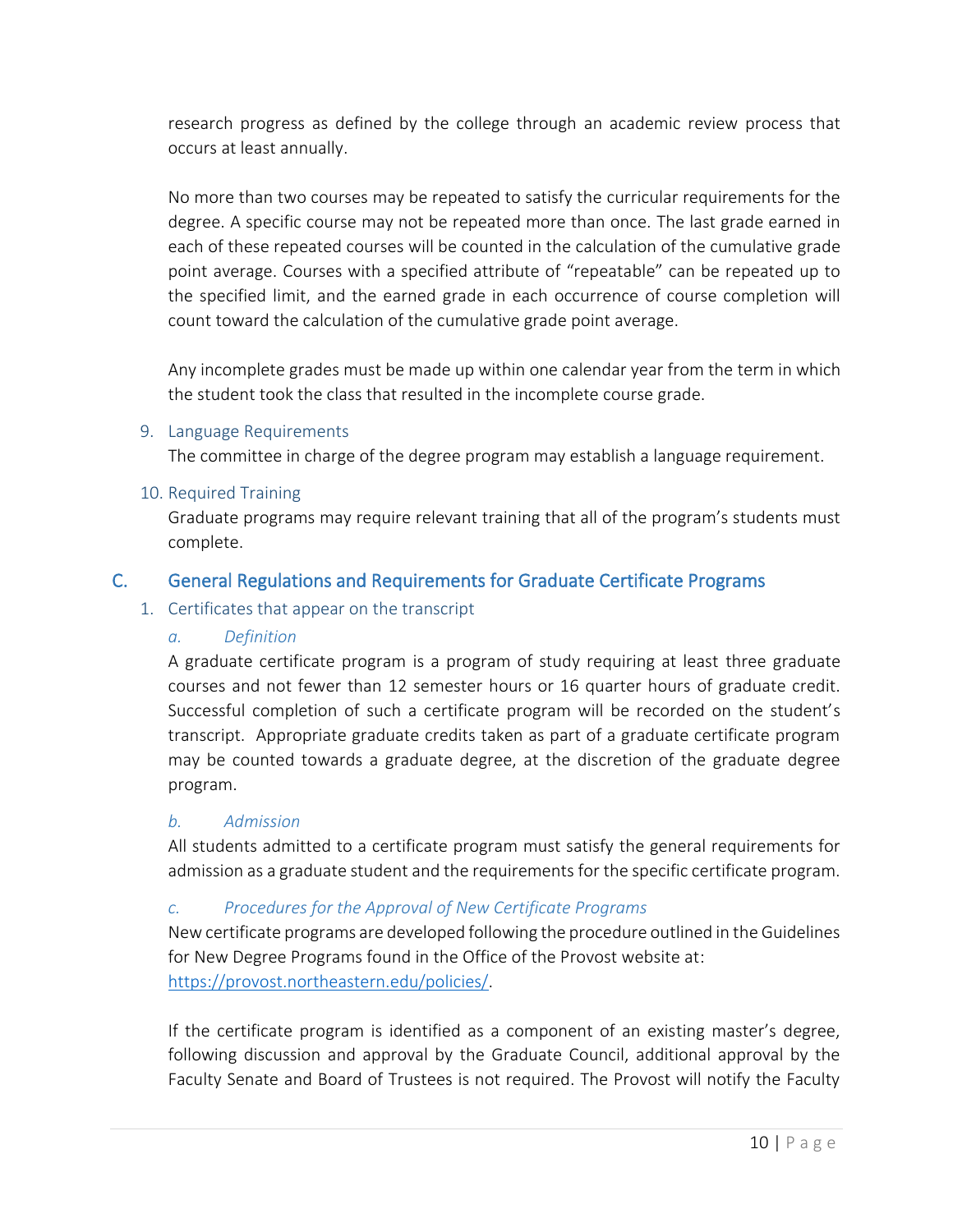Senate, President and Board of Trustees of the decision. Certificate programs that are comprised substantially of new courses follow the full approval process.

# *d. Procedures for Certificate Program Review*

Certificate programs will be reviewed in the context of departmental reviews. Information about these reviews can be found in the Office of the Provost website at [https://provost.northeastern.edu/policies/.](https://provost.northeastern.edu/policies/)

## *e. General Regulations*

Except as indicated herein, certificate programs shall be subject to the same regulations and procedures as Master's Degree programs.

## <span id="page-14-0"></span>2. Transcript Notation

Only approved degrees, certificates and concentrations appear on the transcript.

# <span id="page-14-2"></span><span id="page-14-1"></span>D. General Regulations and Requirements for Master's Degree Programs

## 1. Admissions Requirements

All students admitted to a master's program must satisfy the general requirements for admission as a graduate student and the requirements for the specific master's program. To be eligible for admission, with the exception of PlusOne students, applicants must have a bachelor's degree from an accredited college or university.

## <span id="page-14-3"></span>2. Course Requirements

A candidate for the Master's Degree must satisfactorily complete an approved program conforming to the requirements of the graduate school and department or program in which the candidate is registered.

The requirements for the master's degree are a minimum of 30 semester hours beyond the bachelor's degree except in the College of Professional Studies in which 45 quarter hours of graduate work are required.

Undergraduate level coursework will not be accepted to meet the requirements for the master's degree.

## <span id="page-14-4"></span>3. Comprehensive Examination

The committee in charge of the degree program may require a final written or oral comprehensive examination(s) for partial fulfillment of degree requirements.

## <span id="page-14-5"></span>4. Thesis

If a thesis is required in partial fulfillment of degree requirements, it must show independent work based, in part, on original material and must meet the approval of the student's thesis committee. The committee in charge of the degree program is responsible for providing instructions concerning preparation of the thesis.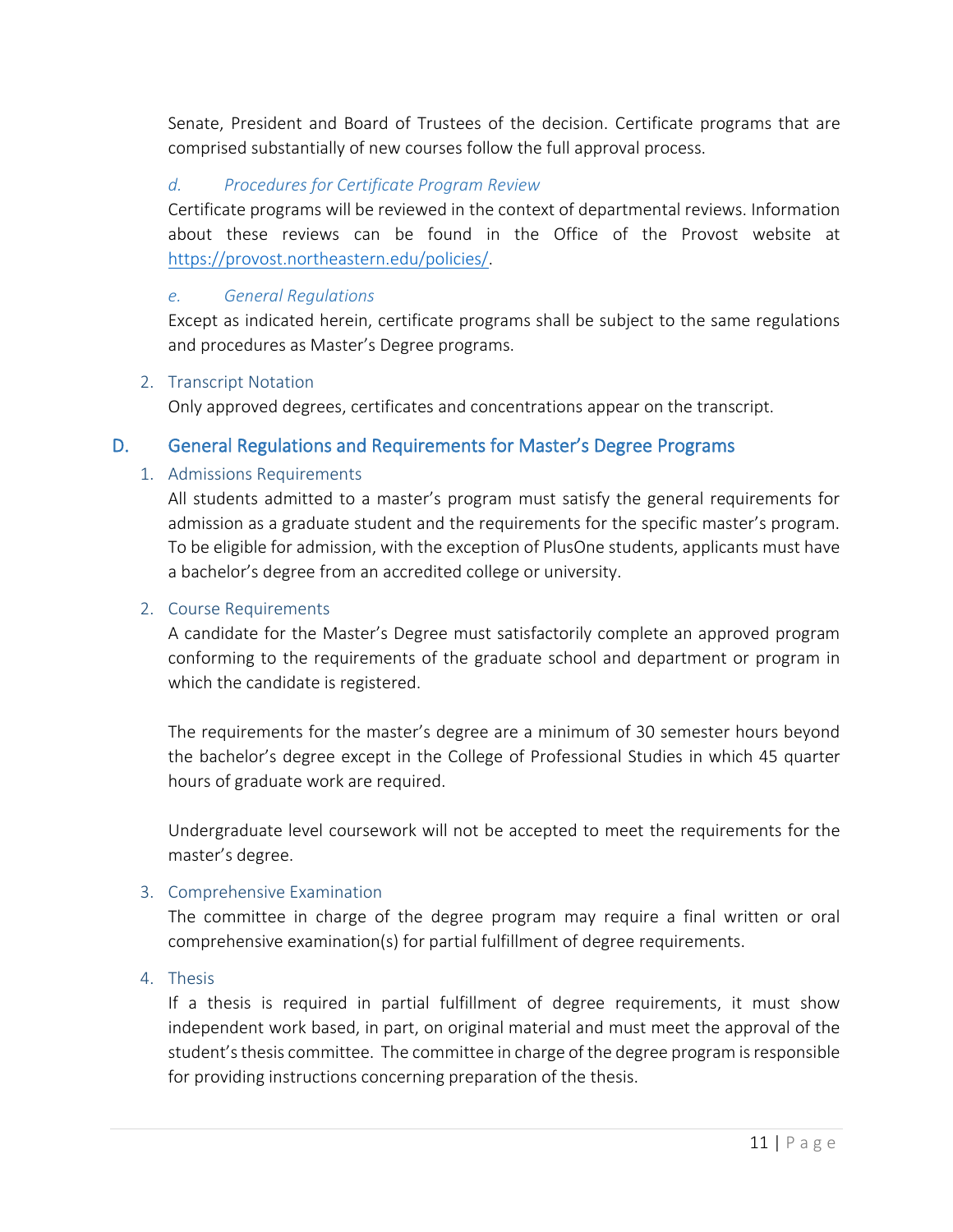The student must submit the thesis to ProQuest (or a University-sanctioned successor system) according to the time schedule provided by the relevant Graduate Office to allow for acceptance before the degree clearance deadline. Information on archiving a thesis is available in the relevant Graduate Office.

# <span id="page-15-1"></span><span id="page-15-0"></span>E. General Regulations and Requirements for PlusOne Degree Combinations

## 1. Credit Sharing

Not more than four graduate courses or sixteen semester hours (or 21 quarter hours), whichever is greater, taken while a student is in undergraduate status and participating in an accelerated Master's (so-called "PlusOne") program at Northeastern, may be used to satisfy the requirements for both the undergraduate and graduate degrees. Exceptions to this credit sharing limit (due to significantly higher credit requirements for the graduate degree or other special provisions) must be approved through governance processes.

# <span id="page-15-2"></span>2. Use of Master's-Level Credits Earned While in Undergraduate Status

Unless they have been accepted into and are enrolled in a designated PlusOne program before the undergraduate degree is conferred, students who took graduate classes to fulfill requirements toward an undergraduate degree at Northeastern may not use those credits later toward a Master's degree. If the student took graduate classes resulting in credits beyond those used for the undergraduate degree program (were not used in undergraduate degree audit), those credits may be considered for use toward a subsequent degree program. If course credits are used toward both the undergraduate and graduate degrees in a PlusOne, they cannot be used for other credentials (e.g., a certificate).

Graduate course credits 1) earned while a student was in undergraduate status and enrolled in a designated PlusOne program, 2) used to fulfill requirements toward the undergraduate degree, and 3) eligible to be applied toward the designated PlusOne Master's degree program, must be designated for such use within the subsequent 3 academic years after the student receives the bachelor's degree in which those credits were earned.

# <span id="page-15-3"></span>F. General Regulations and Requirements for Professional Doctorate Degree Programs

# <span id="page-15-4"></span>1. Admissions Requirements

All students admitted to a professional doctorate degree program must satisfy the general requirements for admission as a graduate student and the requirements for the specific professional doctorate degree program. To be eligible for admission, applicants must have a bachelor's degree from an accredited college or university.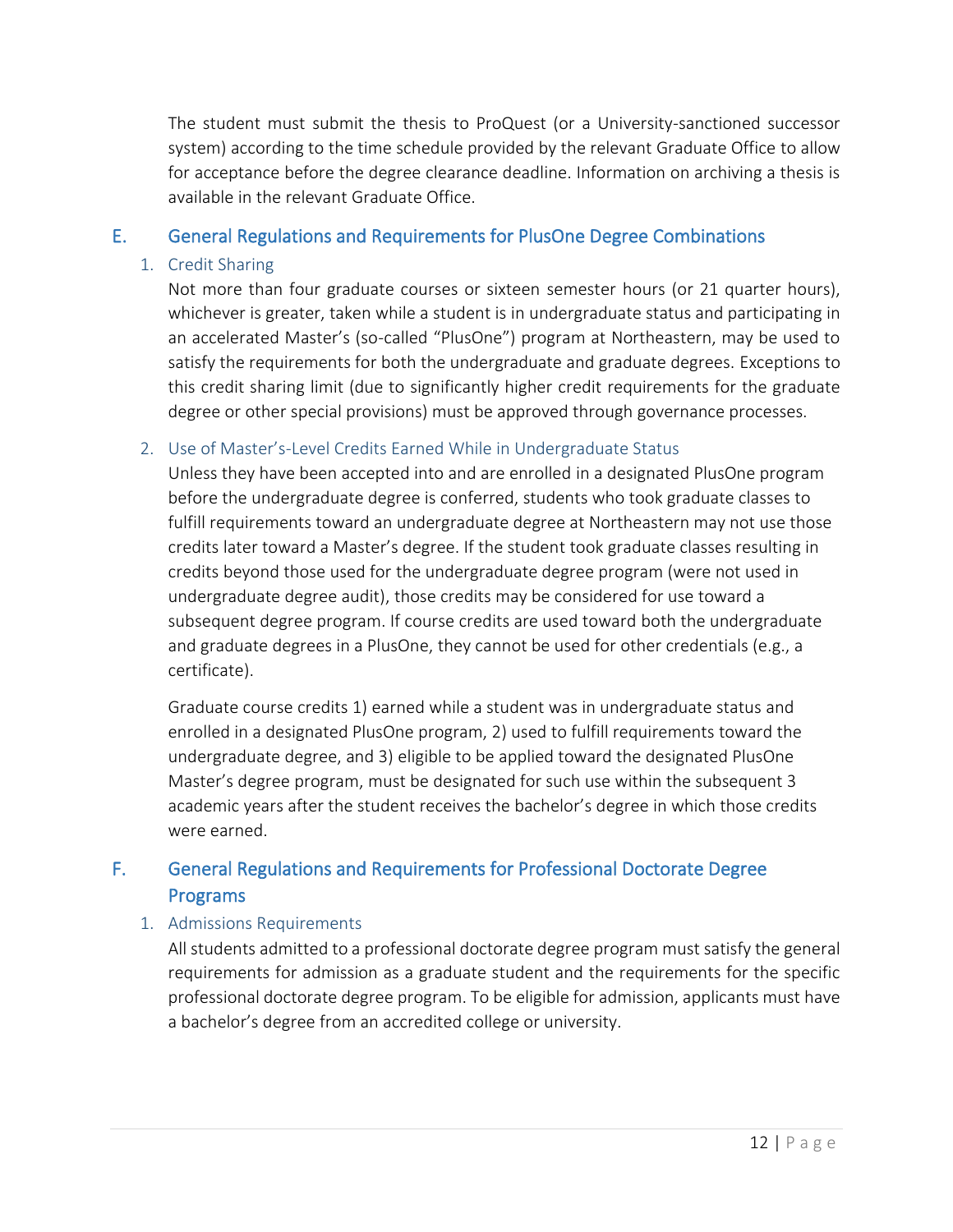## <span id="page-16-0"></span>2. Academic Classification and Degree Candidacy

- a. Doctoral Student: Students in this classification have been admitted to a doctoral program.
- b. Doctoral Candidate: Each program in which the term "candidacy" is used shall have a policy defining candidacy. Students in this classification will have completed all departmental, college and university requirements except for the dissertation (if applicable). These requirements vary by program but minimally include completion of approximately 30 semester hours or 45 quarter hours of acceptable graduate work beyond the bachelor's degree or possession of a previously earned master's degree that is acceptable to the department and certification by the Graduate Office. The requirements frequently include a comprehensive examination and/or a proposal defense.

## <span id="page-16-1"></span>3. Academic Residency Requirement

In the context of a doctoral degree program, the "residency requirement" refers to either:

- a. a minimum number of credits or semesters that must be completed at the degreegranting institution, or
- b. a minimum duration during which the degree candidate must be enrolled full-time at the degree-granting institution.

In those programs in which the term "candidacy" is used, after reaching candidacy, students must register for Dissertation for a minimum of two semesters in order to fulfill their formal residency requirement. Continuation status enrollment is for students who are post-candidacy, have completed all coursework and their residency requirement, and are actively engaged in completing a dissertation.

## <span id="page-16-2"></span>4. Responsible Conduct of Research

All doctoral students for whom Responsible Conduct of Research training is required must complete training according to the University's Policy on the [Responsible Conduct of](https://www.northeastern.edu/policies/Policy_on_Responsible_Conduct_of_Research.pdf)  [Research](https://www.northeastern.edu/policies/Policy_on_Responsible_Conduct_of_Research.pdf)

#### <span id="page-16-3"></span>5. Course Requirements

A student enrolled in a professional doctorate degree must satisfactorily complete an approved program conforming to the requirements of the graduate school and department or program in which the candidate is registered.

The requirements for the professional doctorate degree shall be determined by the program.

Undergraduate level coursework will not be accepted to meet the requirements for the professional doctorate degree.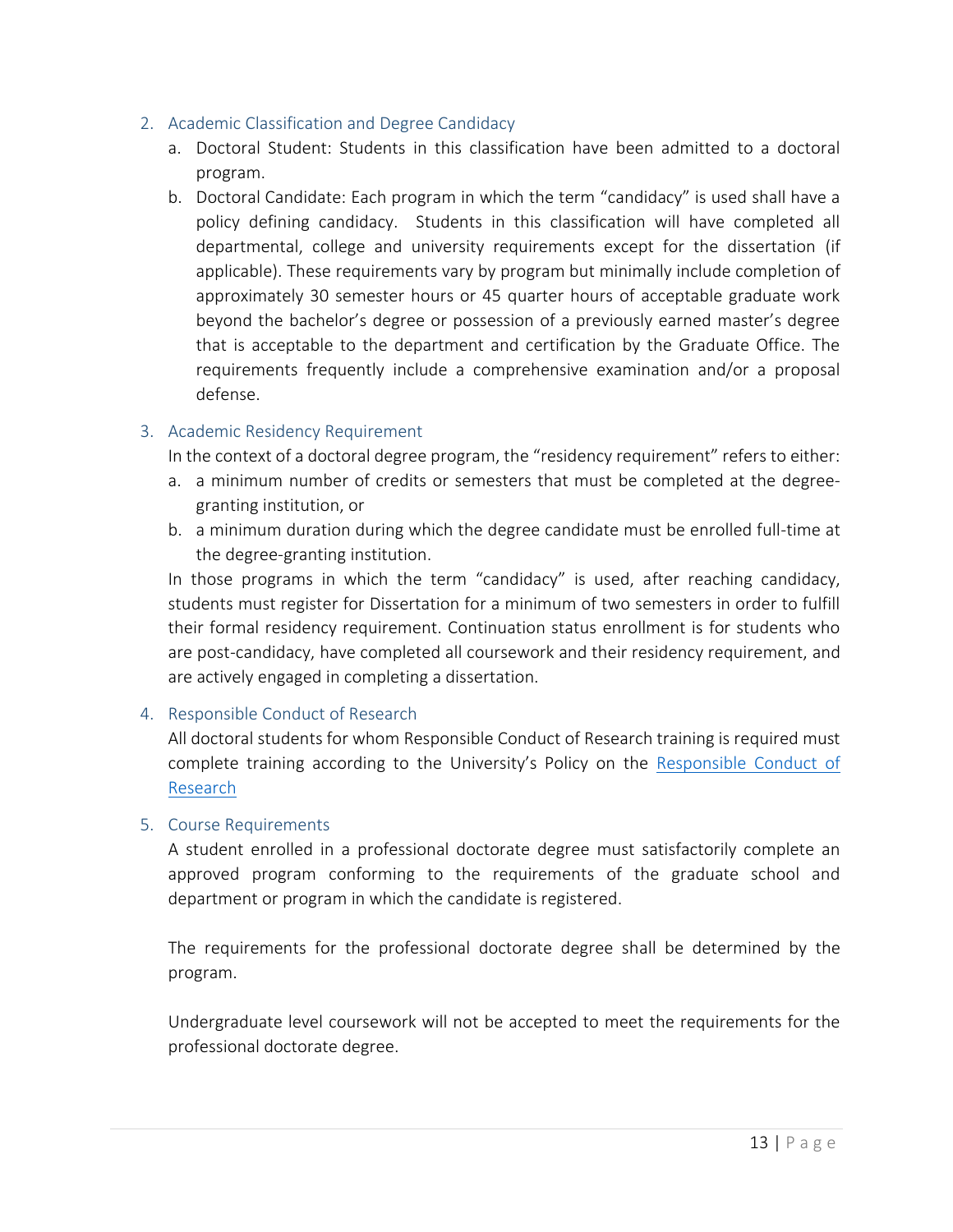#### <span id="page-17-0"></span>6. Qualifying Examination(s)

In departments that require qualifying examinations, students must be notified in writing of the nature and regulations governing these examinations and of how their performance on the examinations will affect their normal progress towards the degree. The Graduate Office shall be made aware of the department regulations concerning such examinations.

#### <span id="page-17-1"></span>7. Dissertation Committee

For programs requiring the dissertation, the dissertation committee shall have at least three members, two of whom shall be from Northeastern University. The chair of the dissertation committee will be a faculty of Northeastern University and will hold an appropriate terminal degree for the discipline. Exceptions to this policy may be granted by the dean of the relevant college (or their designee) based on the qualifications and experience of the faculty member who would serve as chair.

#### <span id="page-17-2"></span>8. Comprehensive Examination

For programs requiring a comprehensive examination, the committee in charge of the degree program may require a final written or oral comprehensive examination(s) for partial fulfillment of degree requirements.

#### <span id="page-17-3"></span>9. Thesis or Dissertation in Practice

If a thesis or dissertation in practice is required in partial fulfillment of degree requirements, it must show independent work based, in part, on original material and must meet the approval of the student's committee. The committee in charge of the degree program is responsible for providing instructions concerning preparation of the thesis or dissertation in practice.

The student must submit the thesis to ProQuest (or a University-sanctioned successor system) for archiving in sufficient time to allow for acceptance before the degree clearance deadline. Information on archiving a thesis is available in the Graduate Office.

## <span id="page-17-4"></span>10. Time Limitation for Achieving Candidacy and Degree Completion

For programs in which the term "candidacy" is used, degree candidacy must be achieved within three years of entering the doctoral program. For all programs, the degree must be completed within seven years after entering the program. A student may request an extension of these timeframes from the home college Graduate Office.

#### <span id="page-17-5"></span>11. Pursuit of an Academic Credential Outside Student's Major

A student enrolled in a doctoral program may seek to pursue academic credentials (e.g., Master's degree or certificate) outside of their major only if, prior to completing more than one-third of the required credits for that credential, they: 1) obtain the approval of their primary advisor; 2) obtain the approval of their home college Graduate Office; and 3) apply to and are accepted into the major offering that credential.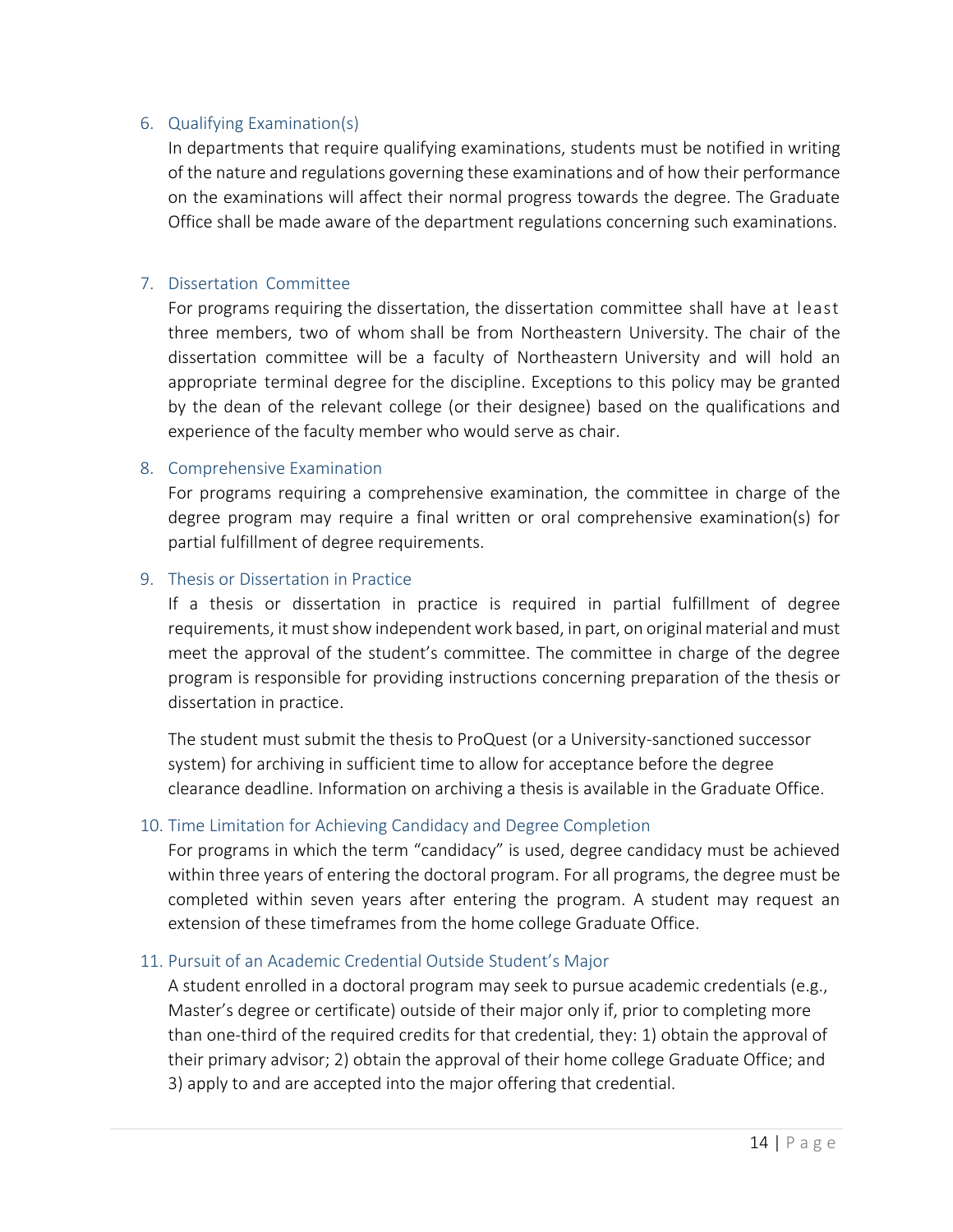# <span id="page-18-0"></span>G. General Regulations and Requirements for the Certificate of Advanced Graduate **Study**

The Certificate of Advanced Graduate Study (CAGS) provides specialized study above the master's degree. It is a course of study that falls between the masters and doctoral degree and culminates in a graduate certificate.

#### <span id="page-18-1"></span>1. Admissions Requirements

An applicant for the Certificate of Advanced Graduate Study must hold a Master's Degree in a related field from an accredited institution and must complete the admission procedure described in the material of the graduate schools. All students admitted to a CAGS program must satisfy the general requirements for admission as a graduate student and the requirements for the specific CAGS program.

#### <span id="page-18-2"></span>2. Course Requirements

A candidate for the Certificate of Advanced Graduate Study must satisfactorily complete an approved program conforming to the requirements of the graduate school and department or program in which the candidate is registered. The candidate must complete a minimum of 24 semester hours or, in the case of the College of Professional Studies, 32 quarter hours of credit beyond the Master's degree.

# <span id="page-18-3"></span>H. General Regulations and Requirements for the Doctor of Philosophy (PhD)

The formal requirements for the PhD degree are the following: completion of the coursework mandated by the individual degree program, fulfillment of the residency requirement, achieving sufficient progress in degree milestones specified by the relevant PhD program, formal training in the Responsible Conduct of Research for students as appropriate, qualifying and/or comprehensive examination(s) or equivalent if required by the degree program, a final oral examination conducted by the student's PhD committee and submission of a dissertation to the relevant Graduate Office and to ProQuest (or a University-sanctioned successor system) for archiving. The dissertation must be based on original and independent research.

#### <span id="page-18-4"></span>1. Admissions Requirements

All students admitted to a Doctor of Philosophy program must satisfy the general requirements for admission as a graduate student and the requirements for the specific PhD program.

## <span id="page-18-5"></span>2. Academic Classification and Degree Candidacy

a. Doctoral Student: Students in this classification have been admitted to a doctoral program.

b. Doctoral Candidate: Every degree program shall have a policy defining candidacy. Students in this classification will have completed all departmental, college and university requirements except for the dissertation. These requirements vary by program but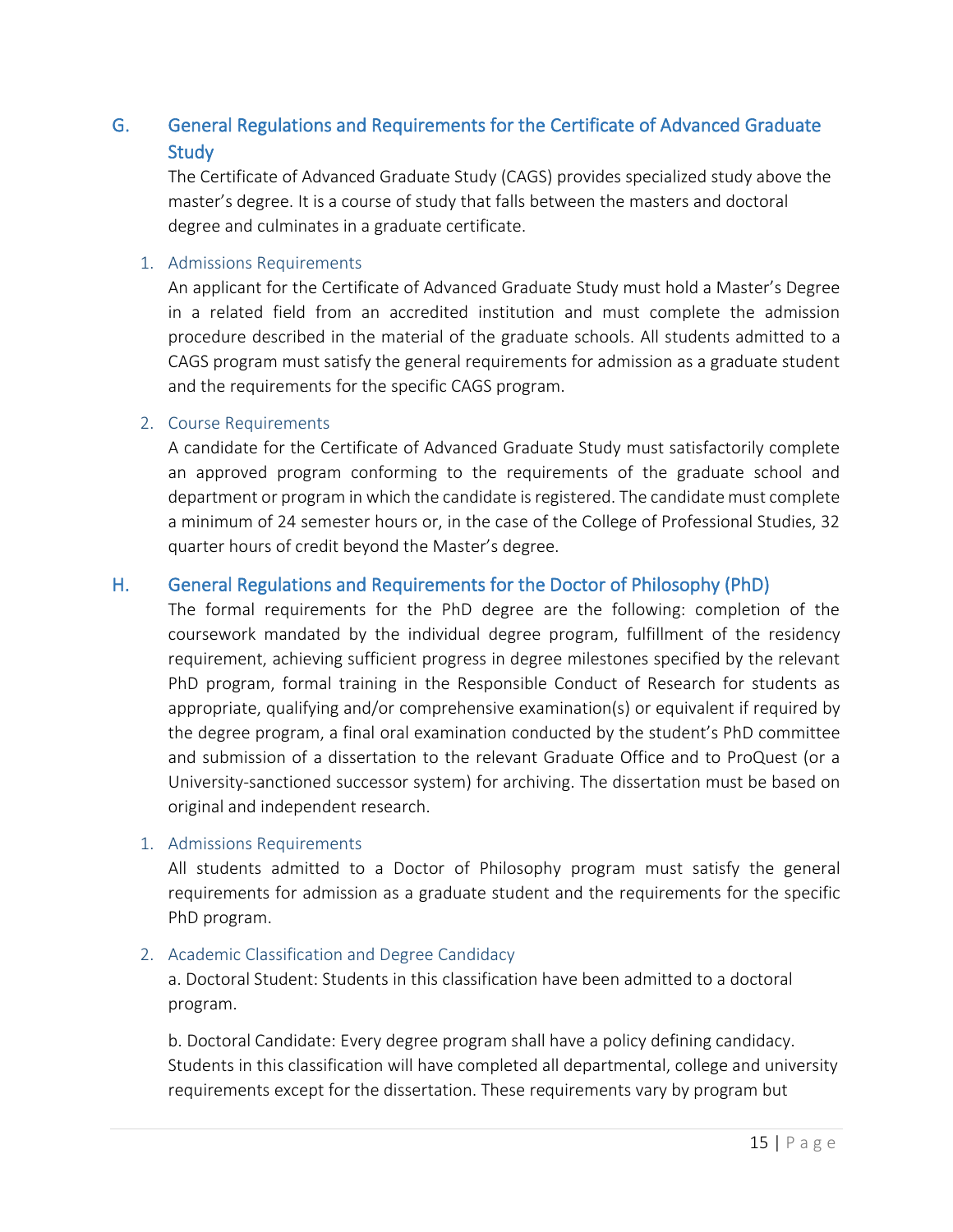minimally include completion of approximately 30 semester hours of acceptable graduate work beyond the bachelor's degree or possession of a previously earned master's degree that is acceptable to the department and certification by the Graduate Office. The requirements frequently include a comprehensive examination and/or a proposal defense.

## <span id="page-19-0"></span>3. Academic Residency Requirement

In the context of a doctoral degree program, the "residency requirement" refers to either: a. a minimum number of credits or semesters that must be completed at the degreegranting institution, or

b. a minimum duration during which the degree candidate must be enrolled full-time at the degree-granting institution.

After reaching candidacy, students must register for Dissertation for a minimum of two semesters in order to fulfill their formal residency requirement. Continuation status enrollment is for students who are post-candidacy, have completed all coursework and their residency requirement, and are actively engaged in completing a dissertation.

## <span id="page-19-1"></span>4. Responsible Conduct of Research

All doctoral students for whom Responsible Conduct of Research training is required must complete training according to the University's Policy on the [Responsible Conduct of](https://www.northeastern.edu/policies/Policy_on_Responsible_Conduct_of_Research.pdf)  [Research.](https://www.northeastern.edu/policies/Policy_on_Responsible_Conduct_of_Research.pdf)

## <span id="page-19-2"></span>5. Course Requirements

The program committee in charge of the degree program specifies the doctoral course requirements.

# <span id="page-19-3"></span>6. Qualifying Examination(s)

In departments that require qualifying examinations, students must be notified in writing of the nature and regulations governing these examinations and of how their performance on the examinations will affect their normal progress towards the degree. The Graduate Office shall be made aware of the department regulations concerning such examinations.

## <span id="page-19-4"></span>7. Annual Review of Student Progress

Units shall define milestones for achieving satisfactory academic progress and shall establish a published process by which the academic progress of every PhD student will be evaluated through an annual review. A copy of each review shall be submitted to the student and the Graduate Office. If the annual academic review reports that a student is not making sufficient academic progress due to research performance, the PhD student will be placed on academic probation. After two consecutive semesters on academic probation, the student may be dismissed.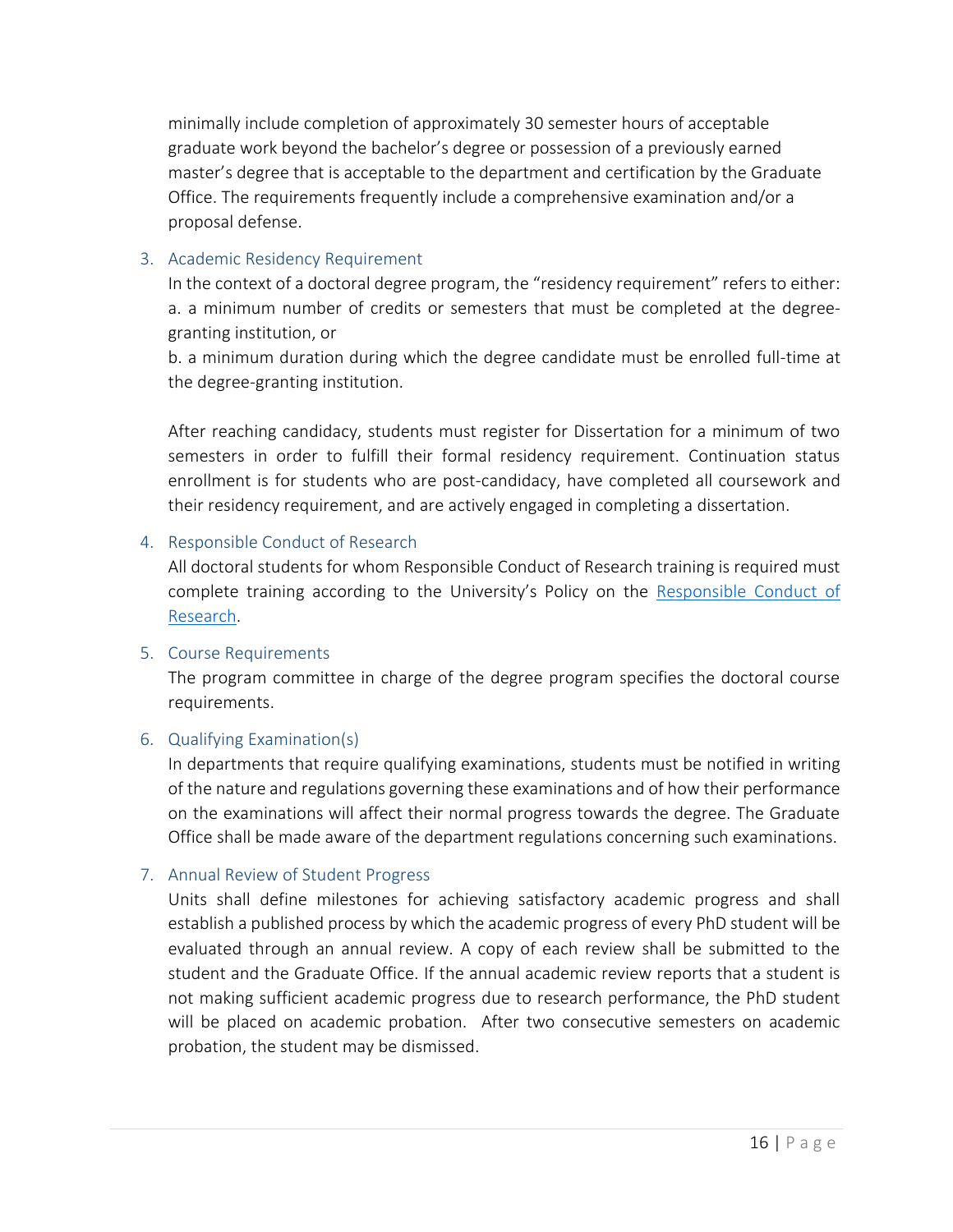#### <span id="page-20-0"></span>8. PhD Dissertation Committee

The dissertation committee shall have at least three faculty members, two of whom shall be from Northeastern University. The chair of the dissertation committee (who is presumed to be the thesis advisor) will be a full-time tenured or tenure-track member of the faculty of Northeastern University and will hold a PhD (or other research doctorate) or an appropriate terminal degree for the discipline. Colleges may permit fulltime faculty from other ranks to serve in this role based on the research qualifications and experience of individual faculty members.

The PhD committee should be appointed early enough to advise in the formulation of the student's program and in refining the research topic for the dissertation. Within the constraints of the above criteria, the PhD program faculty will determine the process by which dissertation committees are established. The final list of dissertation committee members shall be reported to the college's Associate Dean for Graduate Education or unit managing the degree program.

If a student's major advisor leaves Northeastern (including transition to emeritus status), that person may continue the research direction of the dissertation or thesis. However, a co-advisor must be appointed from the academic department or program. The student will then have two advisors, one an official member of the Northeastern faculty who will be available for research and administrative matters and the ex-Northeastern advisor. If a new major advisor is appointed, the former Northeastern faculty member may serve as an outside member of the committee.

#### <span id="page-20-1"></span>9. Comprehensive Examination(s) and/or Proposal Defenses

Degree programs may require a comprehensive examination(s) and/or an oral defense of the dissertation proposal as the final step before becoming a PhD candidate. The purpose of the comprehensive examination(s) is to test the knowledge and skills of the student in a particular area and his/her knowledge of recent research developments in the field. The administrative home unit for each PhD program shall establish the process by which comprehensive examination committees are established. Units may require an oral defense of the dissertation proposal in lieu of, or in addition to, a comprehensive examination.

#### <span id="page-20-2"></span>10. Dissertation

Candidates for the degree of Doctor of Philosophy must complete a dissertation that embodies the results of extended research and makes an original contribution to the field.

## <span id="page-20-3"></span>11. Oral Defense of the Dissertation

An oral defense of the dissertation is required and must be held at least 14 calendar days before the degree conferral date. The defense shall be public and conducted with the committee members present either in person or via electronic means. After the public session, a private session may be held to examine material that is subject to a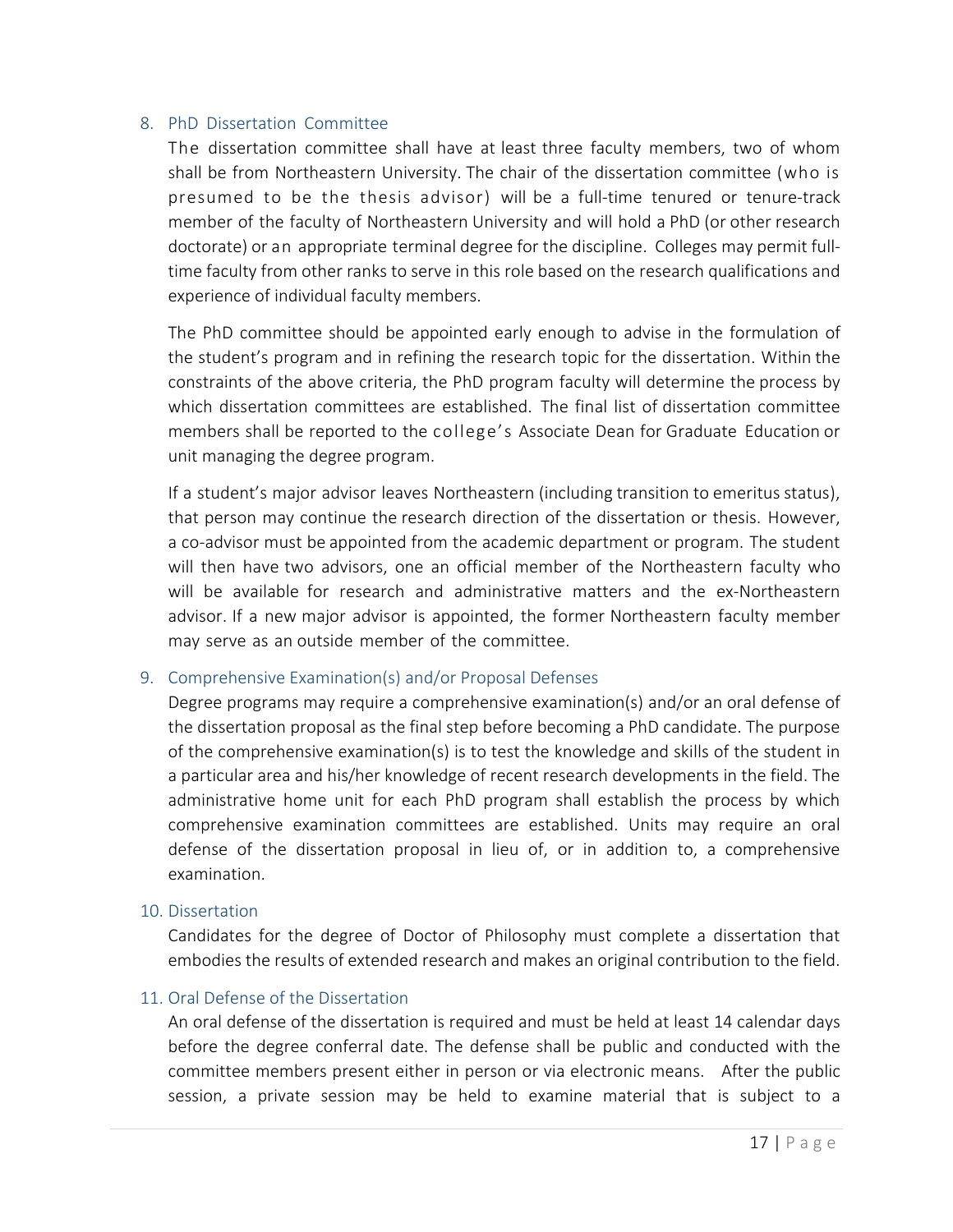confidentiality agreement. Following the presentation, the candidate will field questions from the committee in public or private. In the case where neither the candidate nor the committee members are present in person on campus (i.e., the candidate and all committee members are connected only remotely via electronic means), there shall be a location established and technology enabled for public, in person attendance of the defense by the University community, and this accommodation made known to the University.

## <span id="page-21-0"></span>12. Submission of the Dissertation

The student must submit the dissertation to ProQuest (or a University-sanctioned successor system) according to the time schedule provided by the relevant Graduate Office to allow for acceptance before the commencement clearance deadline.

## <span id="page-21-1"></span>13. Time Limitation for Achieving Candidacy and Degree Completion

Degree candidacy must be achieved within three years of entering the PhD program, and the PhD degree must be completed within seven years after entering the PhD program. A student may request an extension of these timeframes from the home college Graduate Office.

## <span id="page-21-2"></span>14. Pursuit of an Academic Credential Outside Student's Major

A student enrolled in a PhD program may seek to pursue academic credentials (e.g., Master's degree or certificate) outside of their major only if, prior to completing more than one-third of the required credits for that credential, they: 1) obtain the approval of their primary advisor; 2) obtain the approval of their home college Graduate Office; and 3) apply to and are accepted into the major offering that credential.

# <span id="page-21-3"></span>I. General Regulations and Requirements for Interdisciplinary Graduate Degrees

Northeastern University offers individually designed and approved interdisciplinary graduate programs. The individually designed program is for the student who wishes to pursue graduate studies in an area that substantially overlaps two or more units. In such cases, that student may design, in consultation with his or her faculty advisor(s), an interdisciplinary program. The program will correspond in scope and depth to Northeastern's established degree standards but need not agree exactly with the regulations of individual units. Individually designed, interdisciplinary degree programs must be approved by the appropriate Graduate Office(s).

There are also approved, specified interdisciplinary programs in which two or more units have jointly established a graduate program. As with individually designed programs, such approved, specified programs must correspond to Northeastern's established degree standards, but may not agree exactly with the regulations of individual units.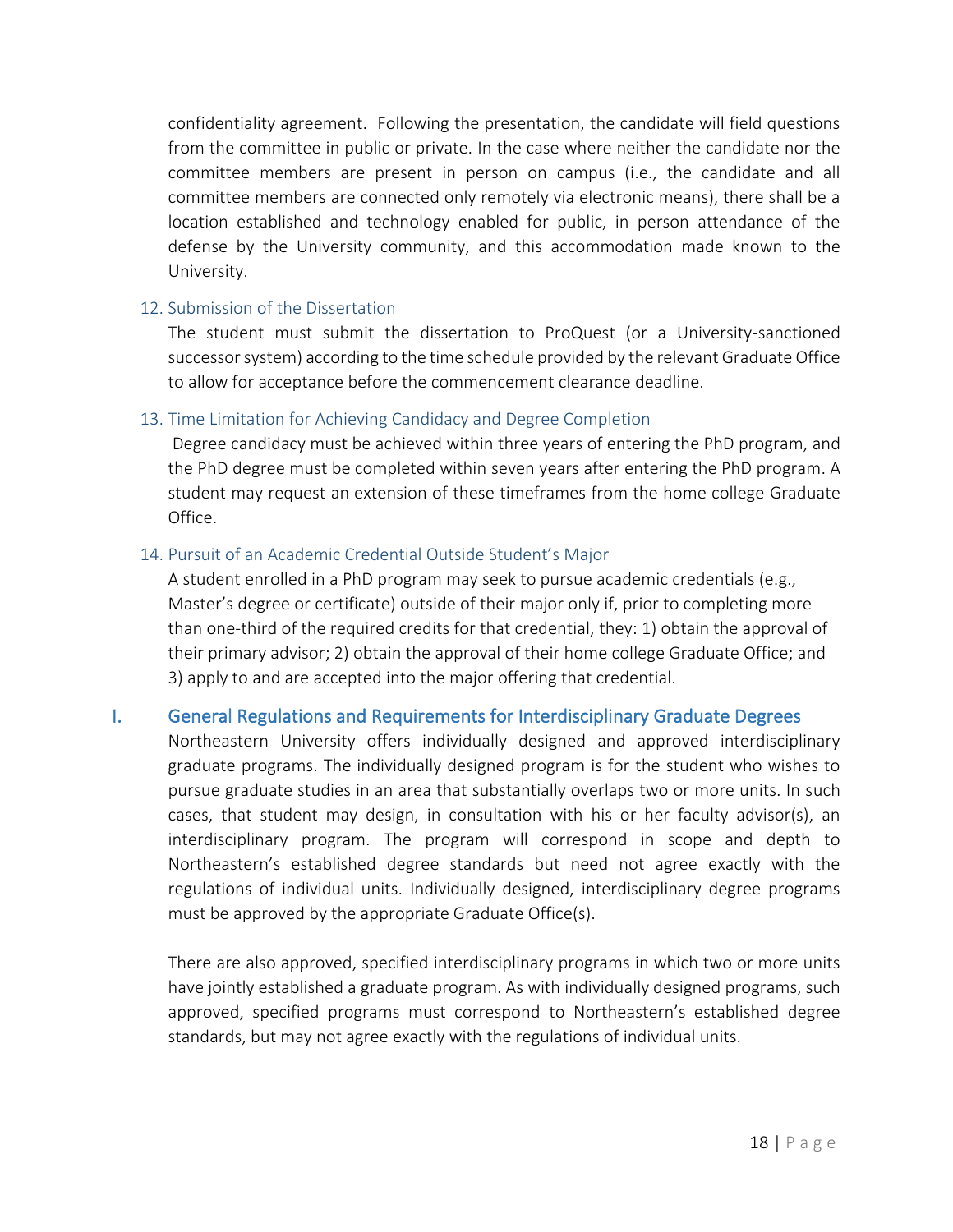The general regulations and requirements for graduate programs (Sections IV.  $A - F$ .) apply to interdisciplinary programs. Additional requirements are put forth in the following sections.

#### <span id="page-22-0"></span>1. University-approved Interdisciplinary Programs

Interdisciplinary programs are University-approved programs in areas of study that combine study in two or more units and have a specified curriculum.

Each interdisciplinary graduate program shall be managed as established in the approved design of the program. All interdisciplinary programs, both masters and PhD, shall identify a committee with representation from all of the units involved to oversee the administration of the program in accordance with the guidelines established in Section IV. A-G. All administrative details, including but not limited to, admission, probation notification and graduation clearance, shall be carried out by the unit designated as the administrative home. Curriculum design and any subsequent modifications to a program shall be approved by the established procedures within all of the units involved.

## <span id="page-22-1"></span>2. Individually Designed Interdisciplinary Programs

In order to pursue an individually designed, interdisciplinary graduate program, a student must have been accepted into an approved graduate program that will serve as the administrative home unit for the interdisciplinary program.

Successful application for admission to an individually designed interdisciplinary program consists of a written proposal describing the areas of proposed study and research. Part of this proposal will be a list of courses to be taken; a description of the qualifying and comprehensive examination process to be used, if any; a timeline; and any other requirements of the program. This proposal must be designed and prepared in consultation with a faculty member at Northeastern University who is qualified to serve as the thesis or dissertation advisor (see Section IV.F.6). At least two units must participate in order for the proposal to be deemed interdisciplinary. The proposal must correspond in scope and depth to Northeastern's established degree standards. All of the units and the respective Associate Dean(s) for Graduate Education of the participating college(s) must approve the proposal. Approval of the proposal indicates that appropriate curricular and other academic norms for the specified degree are satisfied. A proposal for a PhD must define an area of study in which original and independent research can take place.

Admission of the student to the interdisciplinary program of study requires favorable recommendation by all units involved, including the administrative home unit. It also requires the commitment by a faculty member at Northeastern University to be the advisor of the student and Chair of the interdisciplinary committee for the student. In the case of an interdisciplinary PhD program, this faculty member must meet the qualifications defined in Section IV.C.2. This faculty member may or may not be a member of the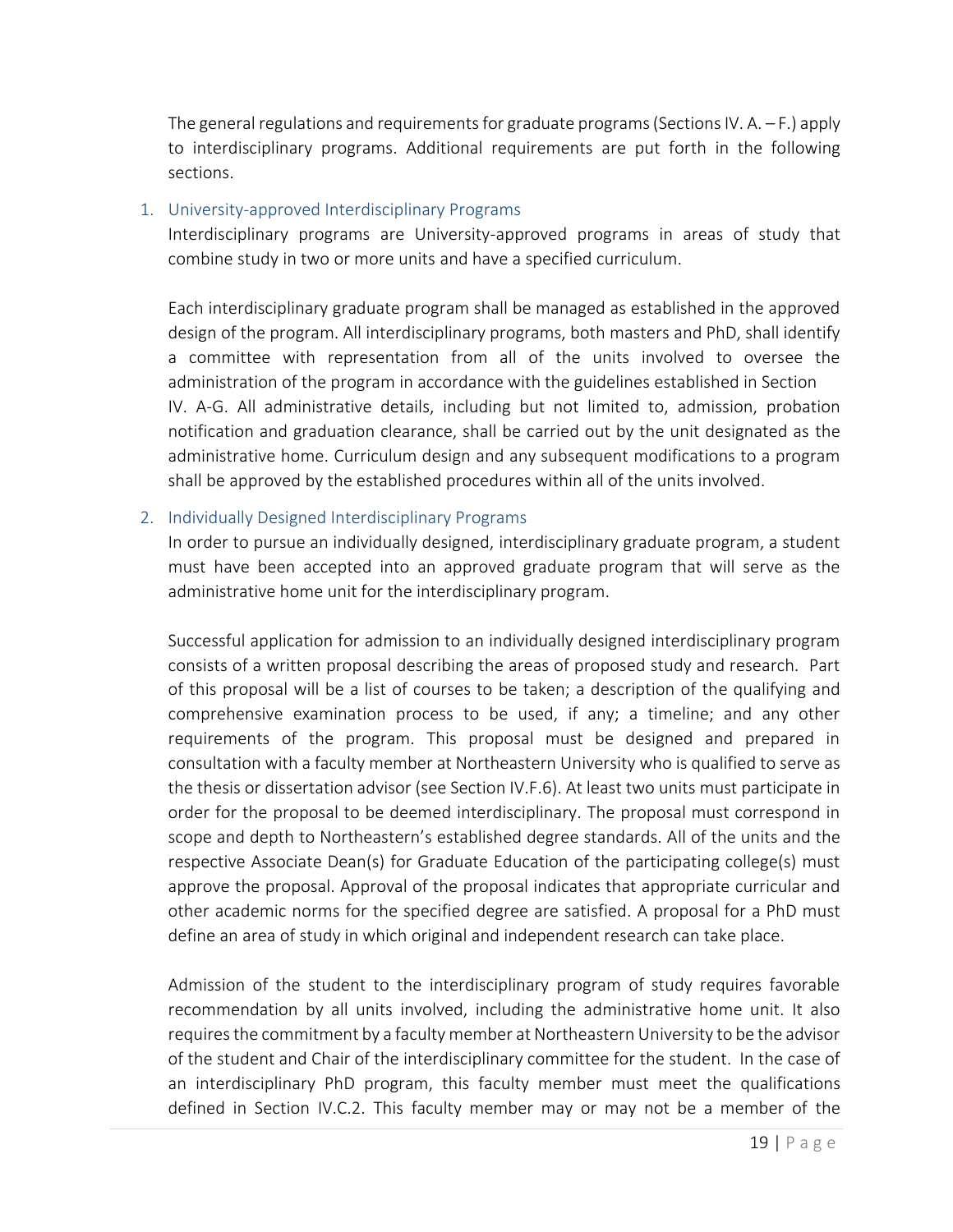administrative home unit. The committee must be assembled within the first semester of the program and must include faculty members from all of the participating units. At least two units must be represented on the committee. This committee will be responsible for overseeing the completion of the degree requirements. It will also be responsible for the administrative elements of the program, such as the monitoring of satisfactory progress; the design and grading of the preliminary and comprehensive exams, if applicable; graduation clearance; etc. This interdisciplinary committee is also responsible for an annual review of the progress of the student and for reporting this progress to the administrative home unit on an annual basis.

# <span id="page-23-0"></span>V. PROCEDURES FOR PROGRAM SUSPENSION, REINSTATEMENT AND ELIMINATION

## <span id="page-23-1"></span>A. Definition of Suspension

The purpose of suspension is to allow a unit to remedy problems within a program or to consider the program for elimination at a later date. If a program is in suspension, it means that the unit may no longer recruit or accept students into that specific program. Suspending admissions to a program and suspending a program are identical actions. Students already in the program must be allowed to complete the program within a reasonable period of time and the unit must make provisions to educate the students in a manner consistent with the curriculum in effect when the students entered the program.

## <span id="page-23-2"></span>B. Proposal for Suspension or Elimination of a Program

A recommendation for suspension or elimination of a program should address the following information:

- 1. The reasons for the specific request, accompanied by data, including enrollment data.
- 2. Plan for students currently in the program to complete their program of study.
- 3. Impacts of the suspension or elimination on faculty affiliated with the program.
- 4. Impacts on courses included in other programs' curricula.
- 5. In the case of suspension, a statement of conditions necessary for reinstatement.

Proposals should follow specific guidelines provided on the Registrar's website.

# <span id="page-23-3"></span>C. Procedures for Suspension and Reinstatement of a Program

A proposal to suspend a program may be initiated by the faculty of the department in which the program resides, by the Dean of the parent College, or by the Provost. If the faculty of the department or unit initiates the suspension, the faculty of the College in which the program resides as well as the faculty of the unit that houses the program must vote to approve the suspension. The Provost and the Chair of the Graduate Council must be notified in writing with reasons for the suspension. The reasons for the suspension must accompany the form.